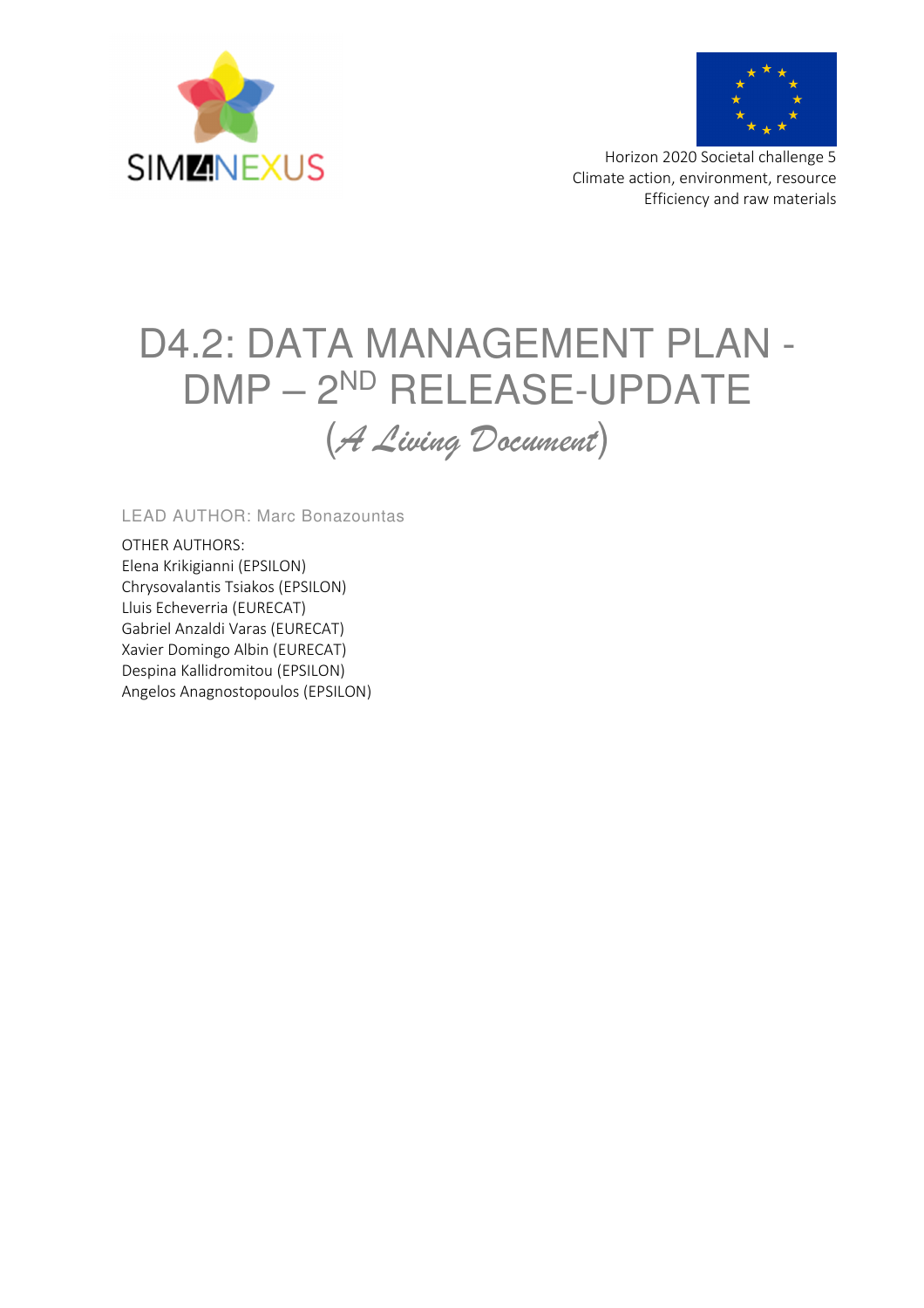| <b>PROJECT</b>             | Sustainable Integrated Management FOR the NEXUS of water-land-<br>food-energy-climate for a resource-efficient Europe (SIM4NEXUS)                                                                                                   |  |  |
|----------------------------|-------------------------------------------------------------------------------------------------------------------------------------------------------------------------------------------------------------------------------------|--|--|
| <b>PROJECT NUMBER</b>      | EC/689150 SIM4NEXUS/2016                                                                                                                                                                                                            |  |  |
| <b>TYPE OF FUNDING</b>     | RIA (Research Innovation Action)                                                                                                                                                                                                    |  |  |
| <b>DELIVERABLE</b>         | D.4.2 Data Management Plan (DMP): 2 <sup>nd</sup> Release-update                                                                                                                                                                    |  |  |
| WP NAME/WP NUMBER          | Serious Game development and testing (WP 4)                                                                                                                                                                                         |  |  |
| <b>TASK</b>                | Task 4.8 Data Management                                                                                                                                                                                                            |  |  |
| <b>VERSION</b>             | Deliverable 4.2 - 2nd Release v6.1                                                                                                                                                                                                  |  |  |
| <b>DISSEMINATION LEVEL</b> | Public                                                                                                                                                                                                                              |  |  |
| <b>DATE</b>                | 26/11/2017 (Date of this version)                                                                                                                                                                                                   |  |  |
| <b>LEAD BENEFICIARY</b>    | <b>FPSILON Malta Ltd</b>                                                                                                                                                                                                            |  |  |
| <b>RESPONSIBLE AUTHOR</b>  | Marc Bonazountas (EPSILON) & Elena Krikigianni (EPSILON) &<br>Chrysovalantis Tsiakos (EPSILON)                                                                                                                                      |  |  |
| <b>AUTHORS</b>             | supported by: Angelos Anagnostopoulos (EPSILON),<br>Despina<br>Kallidromitou (EPSILON), Xavier Domingo (EURECAT), Floor Brower<br>(WUR), Lluis Echeverria (EURECAT), Gabriel Anzaldi Varas (EURECAT),<br>Valantis Tsiakos (EPSILON) |  |  |
| <b>INTERNAL REVIEWER</b>   | Floor Brouwer (WUR), Elena Krikigianni (EPSILON)                                                                                                                                                                                    |  |  |

| <b>DOCUMENT HISTORY</b> |  |
|-------------------------|--|

| <b>VERSION</b> | <b>INITIALS/NAME</b> | <b>DATE</b> | <b>COMMENTS-DESCRIPTION OF ACTIONS</b>                                                                                                                                                                                  |
|----------------|----------------------|-------------|-------------------------------------------------------------------------------------------------------------------------------------------------------------------------------------------------------------------------|
| 1.0            | <b>EPSILON</b>       | 27/10/2016  | 1 <sup>ST</sup> VERSION BY OLYMPIA DASKALOU                                                                                                                                                                             |
| 1.1            | <b>EPSILON</b>       | 27/10/2016  | <b>CONTRIBUTION BY MARC BONAZOUNTAS</b>                                                                                                                                                                                 |
| 2.0            | <b>EPSILON</b>       | 31/10/2016  | EDIT - INTEGRATE TO S4N TEMPALTE - 2ND RELEASE SEND<br>TO WP4 LEADER FOR REVIEW                                                                                                                                         |
| 2.1            | <b>EURECAT</b>       | 8/11/2016   | FEEDBACK RECEIVED FROM EURECAT & WUR                                                                                                                                                                                    |
| 3.0            | <b>EPSILON</b>       | 10/11/2016  | UPDATED VERSION - 3RD RELEASE SEND TO THE<br><b>COORDINATOR</b>                                                                                                                                                         |
| 3.1            | <b>EURECAT</b>       | 23/11/2016  | <b>FEEDBACK RECEIVED FROM EURECAT</b>                                                                                                                                                                                   |
| 3.2            | <b>WUR</b>           | 26/11/2016  | FEEDBACK RECEIVED FROM WUR (COORDINATOR)                                                                                                                                                                                |
| 4.0            | <b>EPSILON</b>       | 28/11/2016  | FINAL VERSION OF DELIVERABLE                                                                                                                                                                                            |
| 5.0            | <b>EPSILON</b>       | 22/05/2017  | 2ND RELEASE- 2ND VERSION BY EPSILON                                                                                                                                                                                     |
| 5.1            | <b>EURECAT</b>       | 24/05/2017  | <b>FEEDBACK RECEIVED FROM EURECAT</b>                                                                                                                                                                                   |
| 5.2            | <b>EPSILON</b>       | 25/05/2017  | <b>UPDATED VERSION- 3RD RELEASE SEND TO THE</b><br><b>COORDINATOR</b>                                                                                                                                                   |
| 6.0            | <b>EPSILON</b>       | 10/11/2017  | 2 <sup>ND</sup> RELEASE- UPDATED VERSION- BASED ON EC<br><b>COMMENTS</b>                                                                                                                                                |
| 6.1            | <b>EURECAT</b>       | 26/11/2017  | <b>GENERAL COMMENTS AND IMPROVEMENTS</b><br>DATA ACCESS, PERMISSIONS, ETC. TO FILES SPECIFIED<br>OPEN ACCESS DETAILED AS THE PUBLICATION MODE FOR<br>SCIENTIFIC COMMUNITY RELEVANT OUTCOMES<br>LINK WITH D4.3 CLARIFIED |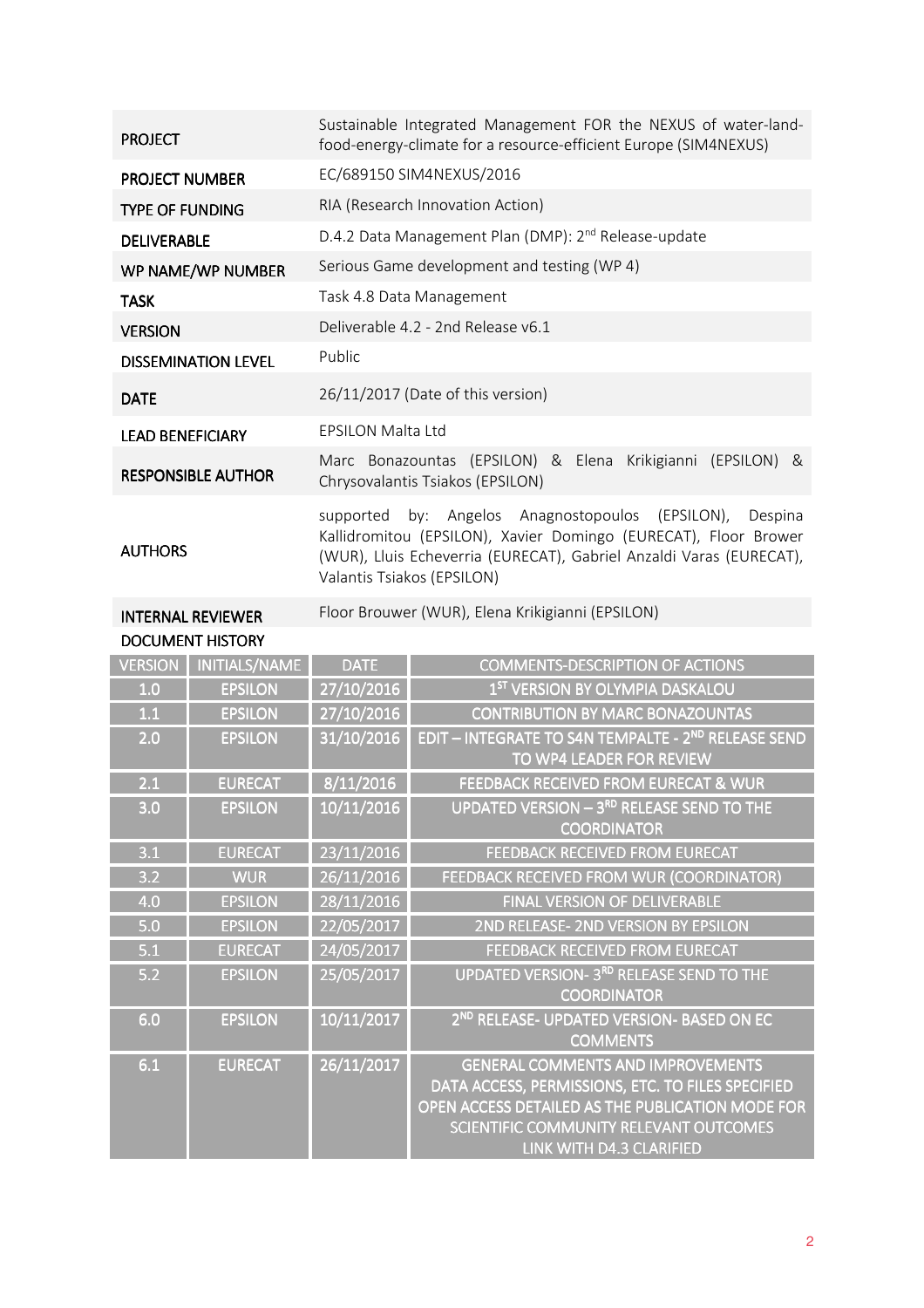# **Table of Contents**

| 1.             |  |  |  |
|----------------|--|--|--|
| 1.1            |  |  |  |
| 1.2            |  |  |  |
| $\overline{2}$ |  |  |  |
| 2.1            |  |  |  |
| 2.2            |  |  |  |
| 2.3            |  |  |  |
| 2.4            |  |  |  |
|                |  |  |  |
|                |  |  |  |
|                |  |  |  |
|                |  |  |  |
|                |  |  |  |
|                |  |  |  |
|                |  |  |  |
|                |  |  |  |
|                |  |  |  |
|                |  |  |  |
|                |  |  |  |
|                |  |  |  |
|                |  |  |  |
|                |  |  |  |
|                |  |  |  |
|                |  |  |  |
|                |  |  |  |
|                |  |  |  |
| 6.1            |  |  |  |
| 6.2            |  |  |  |
|                |  |  |  |
|                |  |  |  |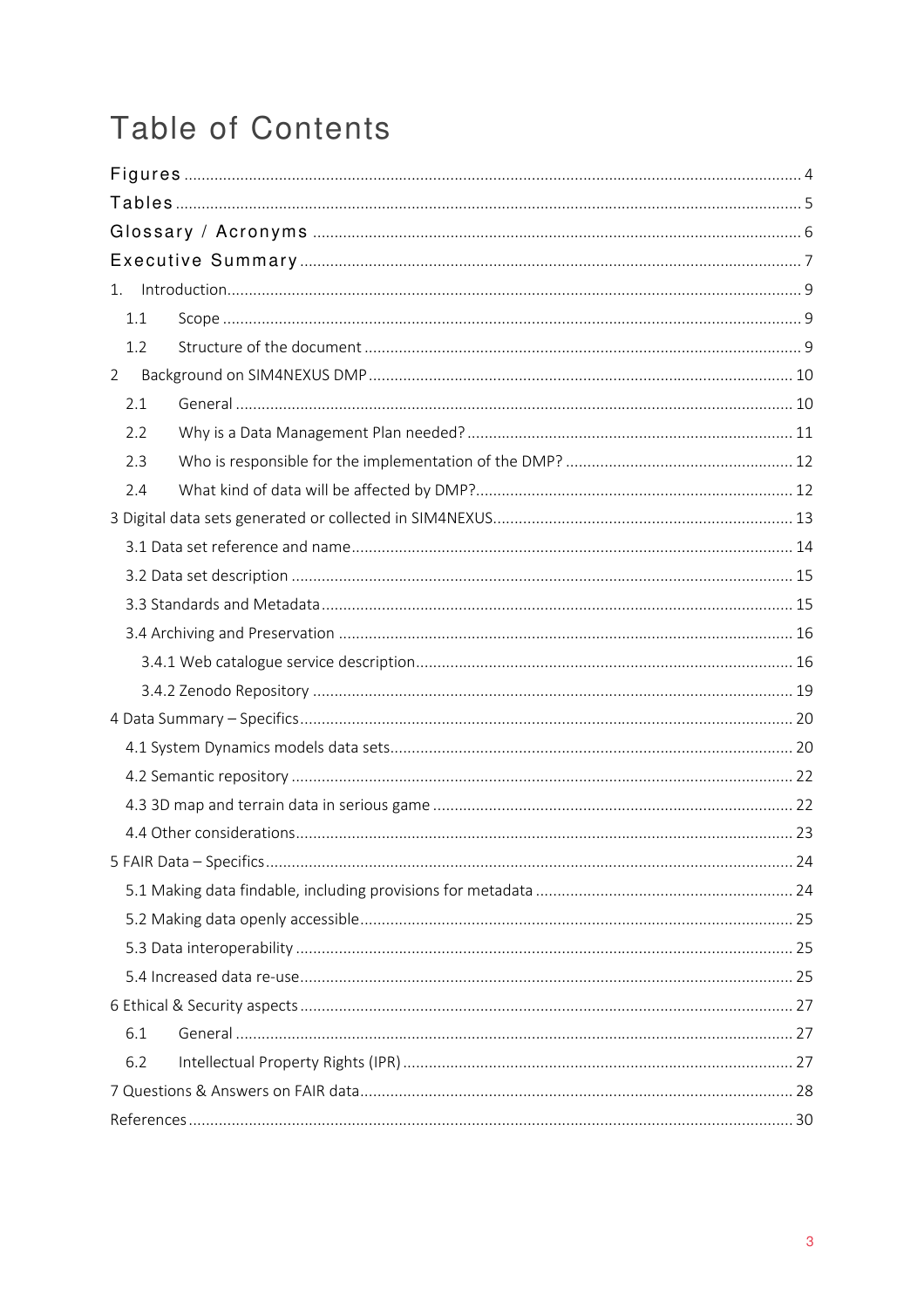# Figures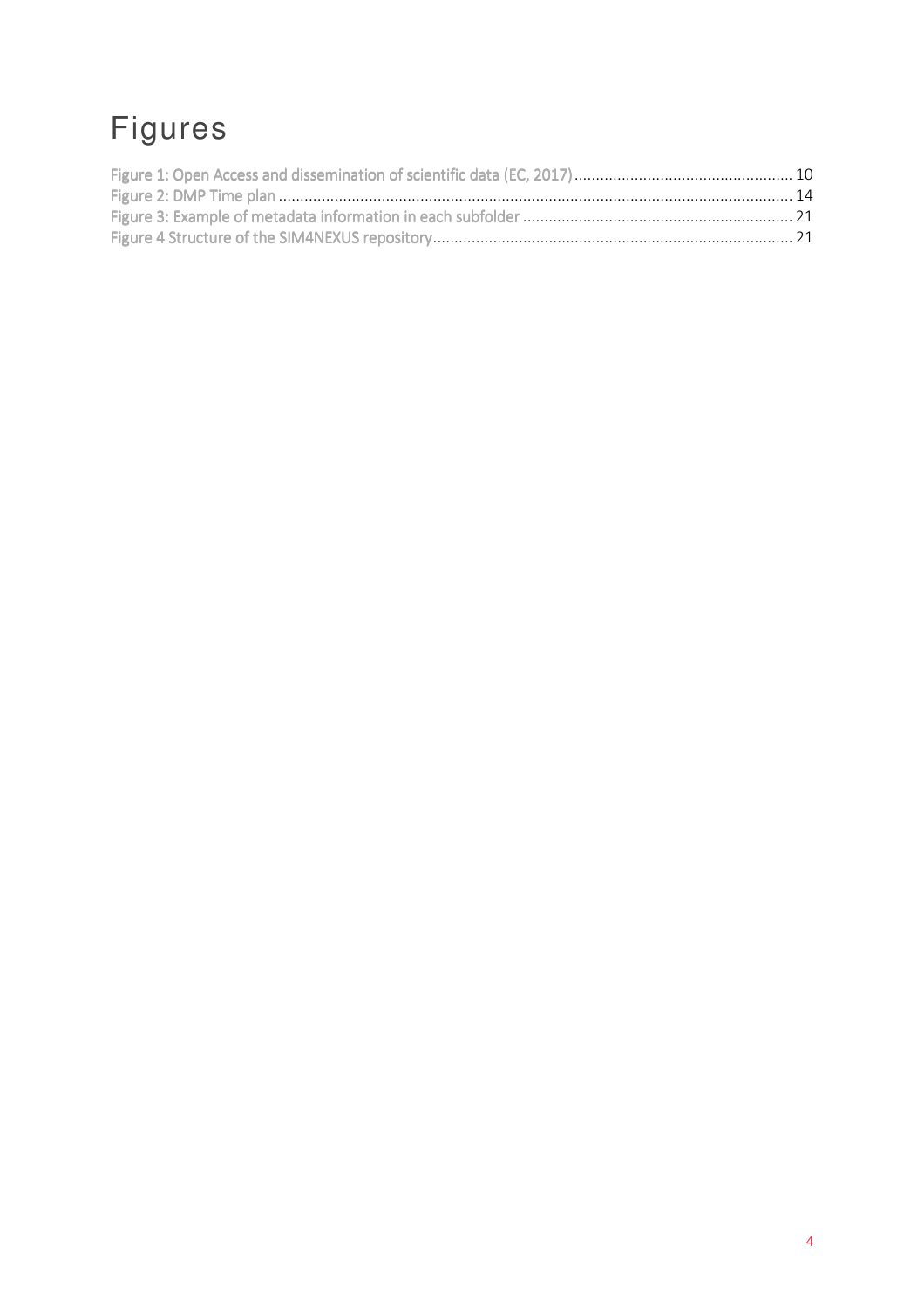# **Tables**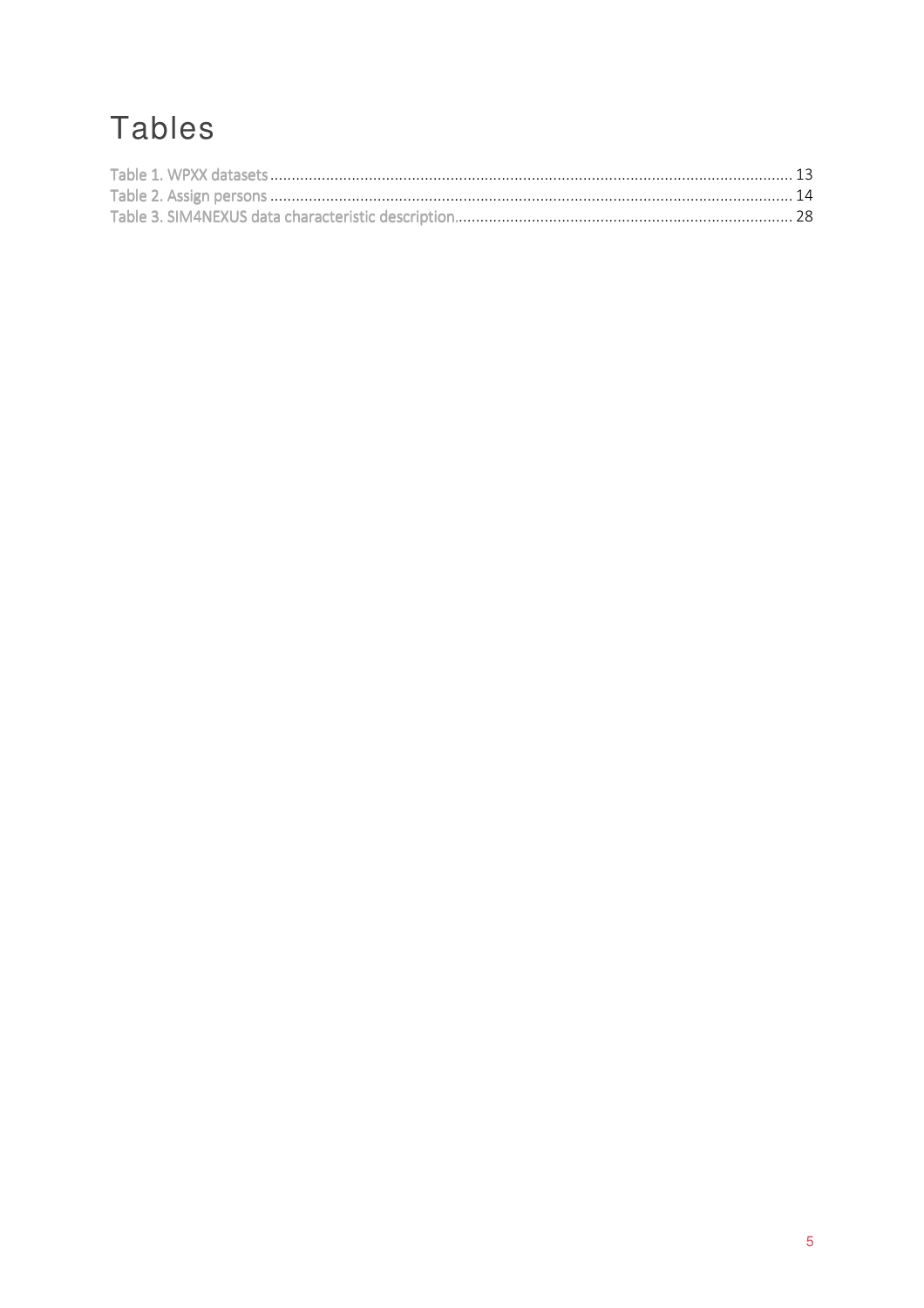# Glossary / Acronyms

As the document is being written, terms and glossary will be added here as needed. Before the last version is submitted this list will be re-arranged alphabetically by the lead author.

| <b>TERM</b>    | <b>EXPLANATION / MEANING</b>                   |
|----------------|------------------------------------------------|
| <b>CA</b>      | Consortium Agreement                           |
| <b>CSW</b>     | Catalogue Service for the Web                  |
| <b>DAP</b>     | Data Access Protocol                           |
| <b>DESCA</b>   | Consortium Agreement Model                     |
| <b>DMP</b>     | Data Management Plan                           |
| DoA            | Document of Action                             |
| <b>ERC</b>     | European Research Council                      |
| EU             | European Union                                 |
| <b>FAIR</b>    | Findable, Accessible, Interoperable and Reused |
| GA             | <b>Grant Agreement</b>                         |
| <b>HTTP</b>    | <b>Hypertext Transfer Protocol</b>             |
| laaS           | Infrastructure as a Service                    |
| <b>IPR</b>     | Intellectual Property Rights                   |
| <b>ISO</b>     | International Standards Organization           |
| <b>JSON</b>    | JavaScript Object Notation                     |
| <b>KEE</b>     | Knowledge Elicitation Engine                   |
| <b>OA</b>      | <b>Open Access</b>                             |
| OGC            | Open Geospatial Consortium                     |
| <b>ORD</b>     | Open Research Data Pilot                       |
| <b>RESTful</b> | Representational State Transfer                |
| <b>SDI</b>     | Spatial Data Infrastructure                    |
| <b>WCS</b>     | Web Coverage Service                           |
| <b>WMS</b>     | Web Map Service                                |
| <b>WFS</b>     | Web Feature Service                            |
| <b>WP</b>      | Work Package                                   |
| XML            | eXtensible Markup Language                     |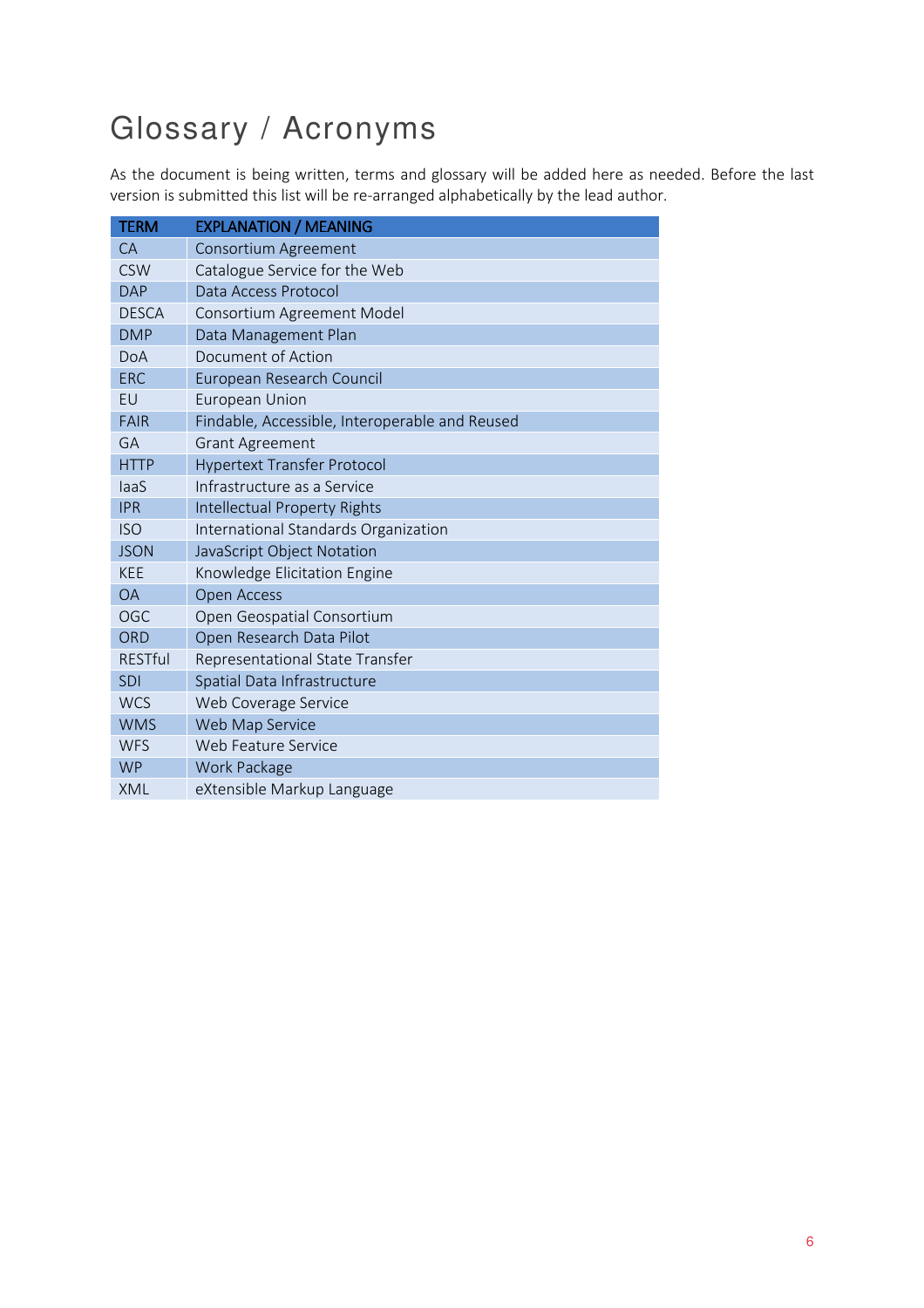# Executive Summary

This document presents Data Management Plan (DMP) on open access data handling (see box 1) by SIM4NEXUS. The aim is to consider the many aspects of data management, data and metadata generation, data preservation- maintenance- and analysis, whilst ensuring that data is well managed at present and prepared for preservation in the future. This Data Management Plan is compiled according to the Guidelines on FAIR Data Management in H2020<sup>1</sup>, and the Guidelines to the Rules on the Open Access to Scientific Publications and Open Data Access to Research Data in H2020<sup>2</sup>.

Thus, the sections below present the lifecycle, responsibilities and review processes and management policies of research data, produced by SIM4NEXUS. The DMP reflects the status of discussion within the Consortium on data to be produced. It is a *Living Document* with iterations (M12, M30 and M48) as SIM4NEXUS evolves. An updated version of this document will be delivered together with each reporting period, and whenever significant changes related to DMP would occur.

#### Box 1: Open Access

**Open access** (OA) refers to the practice of providing online access to scientific information that is free of charge to the end-user and reusable. 'Scientific' refers to all academic disciplines. In the context of research & innovation, 'scientific information' can mean: (1) peer-reviewed scientific research articles (published in scholarly journals) or (2) research data (data underlying publications, curated and raw data)

This document is the update of the second release of the DMP. In the future, it will be delivered together

with the progress reports as it provides an overview of available research data, access and the data management terms of use at this stage.

For SIM4NEXUS, the DMP is defined as "the development, execution and supervision of plans, policies, programmes and practices that control, protect, deliver and enhance the value of data and information assets" obtained. In this regard, at the start of the project, the following processes and procedures for data management procedures are established:

- Data governance, such as standards management and guidelines
- Data architecture, analysis, and design including data modelling
- Data maintenance, administration, and data mapping across building blocks and solution modules
- Data security management including data access, archiving, privacy, and security
- Data quality management including query management, data integrity, data quality, and quality assurance
- Reference and master data management including data integration, external data transfer, master data management, reference data
- Document, record, and content management

 $\overline{a}$ 

• Metadata management, i.e., metadata definition, discovery, publishing, metrics, and standardization.

Readers are the project members and research institutions using the data collected and produced during the project period.

<sup>1</sup> http://ec.europa.eu/research/participants/data/ref/h2020/grants\_manual/hi/oa\_pilot/h2020-hi-oa-datamgt\_en.pdf

<sup>2</sup> http://ec.europa.eu/research/participants/data/ref/h2020/grants\_manual/hi/oa\_pilot/h2020-hi-oa-pilotguide\_en.pdf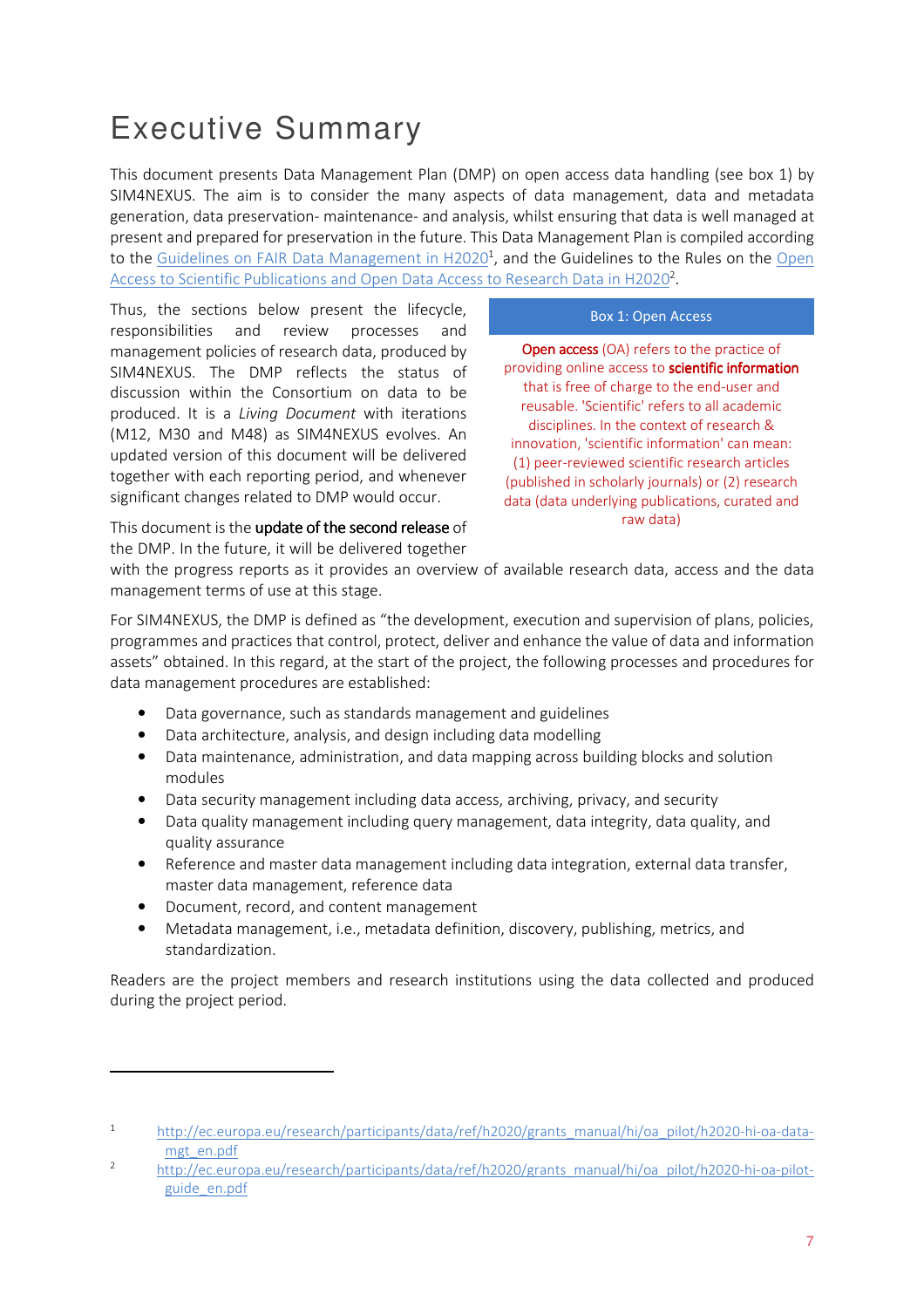#### Changes with respect to the DoA

#### No changes with respect to the DoA

#### Dissemination and uptake

The deliverable is publicly available, based on the participation of SIM4NEXUS to the Pilot on Open Research Data in Horizon 2020<sup>3</sup>. Special attention will be paid to how personal data will be properly catered together with other important data and/or scientific information.

#### Short Summary of results (<250 words)

As SIM4NEXUS participates in the Pilot on Open Research Data in Horizon 2020, it is required to submit in the first 6 months of the project the Data Management Plan. This document aims to improve and maximise access and re-use of research data generated by project actions. Participating in the Open Research Data Pilot does not necessarily mean opening up all research data. In a sense, the document determines and explains which of the research data generated and/or collected will be made open. Several iterations of this document will be released as project evolves.

#### Evidence of accomplishment

l

The deliverable itself can act as the evidence of accomplishment. Also, communication (Teleconferences, emails) between EURECAT, EPSILON and the project Coordinator (WUR) can be revealed as evidence.

<sup>&</sup>lt;sup>3</sup> According to article 43.2 of Regulation (EU) No 1290/2013 of the European Parliament and of the Council, of 11 December 2013, laying down the rules for participation and dissemination in "Horizon 2020 - the Framework Programme for Research and Innovation (2014-2020)" and repealing Regulation (EC) No 1906/2006.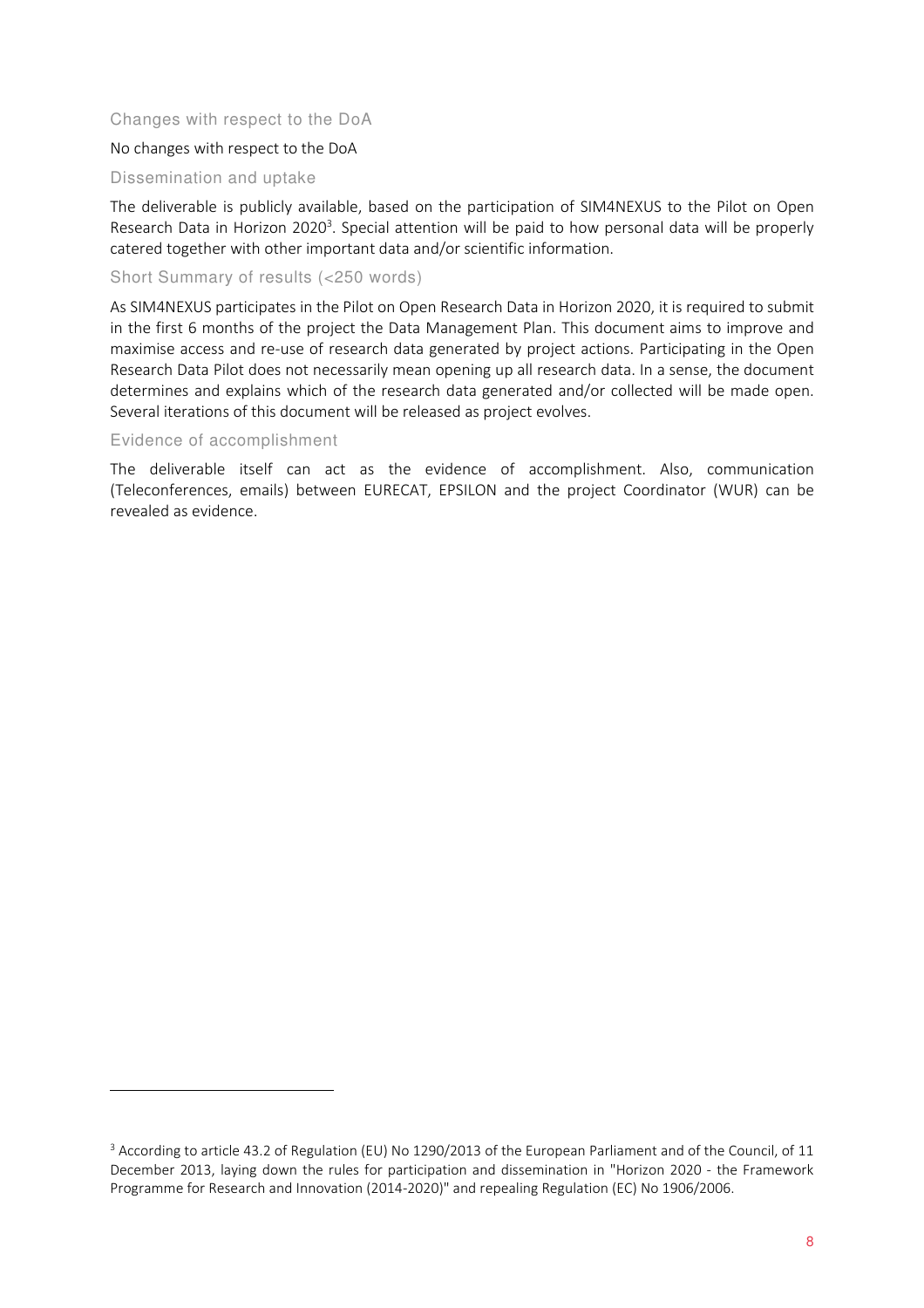## 1. Introduction

### 1.1 Scope

This document describes the SIM4NEXUS Data Management Plan (DMP, see box) that corresponds to Deliverable D4.2 of the SIM4NEXUS Technical Annex. The DMP:

- Provides a description of how the research data collected, processed, and generated will be handled during and after the SIM4NEXUS.
- Describes which standards and methodology for data collection and generation will be followed, how data will be shared and be curated and preserved.

The document follows the template provided by the European Commission on  $\text{DMP}^4$ . The DMP is prerequisite for SIM4NEXUS as it participates in the Open Research Data Pilot<sup>5</sup>, thus first version was delivered at an early stage of the project (Month 6).

An updated version of this document has been, and will be provided together with the first two progress reports (M12, M30) and whenever significant Box 2: Data Management Plan

A Data Management Plan (DMP) is a key *element* of good data management; it describes the data management life cycle for the data to be collected, processed, and generated by a Horizon 2020 project. As part of making research data findable, accessible, interoperable, and re-usable (FAIR), a DMP should include information on: (i) the handling of research data during and after the end of the project, (ii) what data will be collected, processed, and generated, (iii) which methodology and standards will be applied, (iv) whether data will be shared/made open access, and (v) how data will be curated and preserved (including after the end of the project). A DMP is required for all projects participating in the extended ORD pilot unless they opt out of the ORD pilot; however, projects that opt are encouraged to submit a DMP on voluntary basis.

changes occur. At month 48 the final version will be provided as Appendix to deliverable D4.7 Data Management Report.

### 1.2 Structure of the document

DMP deliverable is organized as follows:

- Section 1 is the introductory chapter, which provides the scope of the deliverable
- Section 2 presents the key questions that DMP addresses as tailored for SIM4NEXUS
- Section 3 contains information on digital data sets generated or collected in SIM4NEXUS for each Work Package. It will be updated per reporting period until the end of the project
- Section 4 contains a data summary for all Work Package data sets. It will be updated per reporting period until the end of the project
- Section 5 contains information of FAIR data for SIM4NEXUS and will be updated as the project evolves
- Sections 6 address issues related to data security & ethical aspects
- Section 7 answers FAIR data key questions related to all datasets produced or gathered in.

 $\overline{a}$ 

<sup>4</sup> Guidelines on Data Management in Horizon 2020,

http://ec.europa.eu/research/participants/data/ref/h2020/grants\_manual/hi/oa\_pilot/h2020-hi-oa-datamgt\_en.pdf

<sup>&</sup>lt;sup>5</sup> Open Access to Scientific Publications and Research Data in Horizon 2020 Guidelines, https://ec.europa.eu/research/participants/data/ref/h2020/grants\_manual/hi/oa\_pilot/h2020-hi-oa-pilotguide\_en.pdf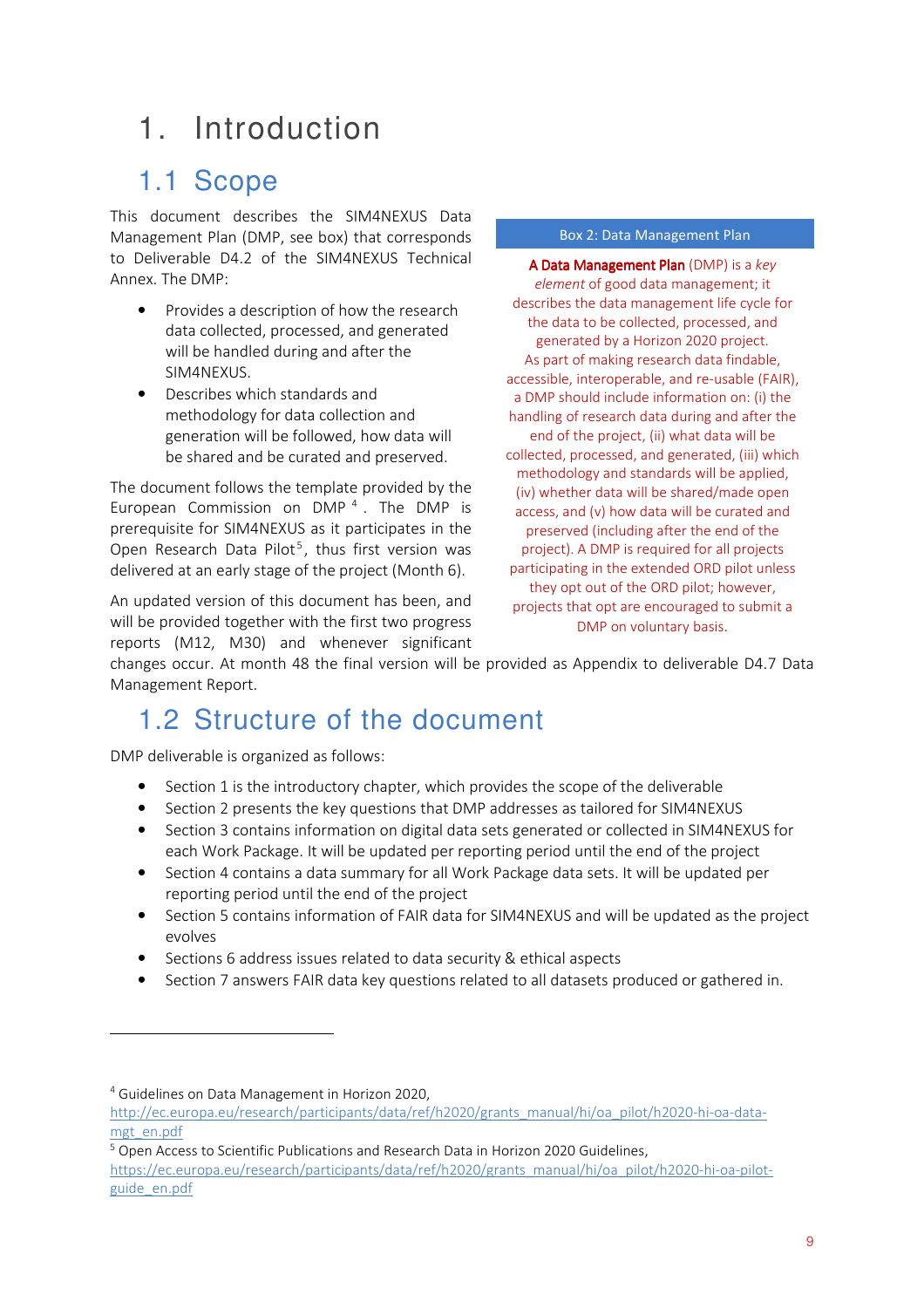## 2 Background on SIM4NEXUS DMP

### 2.1General

It is a well-known phenomenon that data is increasing exponentially, while the use and re-use of data that derives new scientific findings is stable. This does not imply, that data currently being unused is useless, as it can be of high value in future. Prerequisite for meaningful use, re-use or recombination of data is to be well documented according to accepted and trusted standards. These standards form a key pillar of science because they enable the recognition of suitable data. To ensure this, agreements on standards, quality level and sharing practices are to be discussed. Strategies should be fixed to preserve and store data over a defined period to ensure its availability and re-

#### Box 3: Research Data

Research data Refers to information, facts or numbers, collected to be examined and considered as a basis for reasoning, discussion, or calculation. In a research context, examples of data include statistics, results of experiments, measurements, observations resulting from fieldwork, survey results, interview recordings and images. The focus is on research data that is available in digital form. Users can normally access, mine, exploit, reproduce and disseminate openly accessible research data free of charge (Figure 1: Open Access and dissemination of scientific data (EC, 2017)).

usability after the end of SIM4NEXUS. Based on the EU guidelines and because SIM4NEXUS utilizes data for various pilots, the H2020 Programme requires for such projects to participate in the Open Research Data Pilot<sup>6</sup> (ORD Pilot).



Figure 1: Open Access and dissemination of scientific data (EC, 2017)

l

<sup>&</sup>lt;sup>6</sup> Open Research Data Pilot – ORD pilot: https://www.openaire.eu/opendatapilot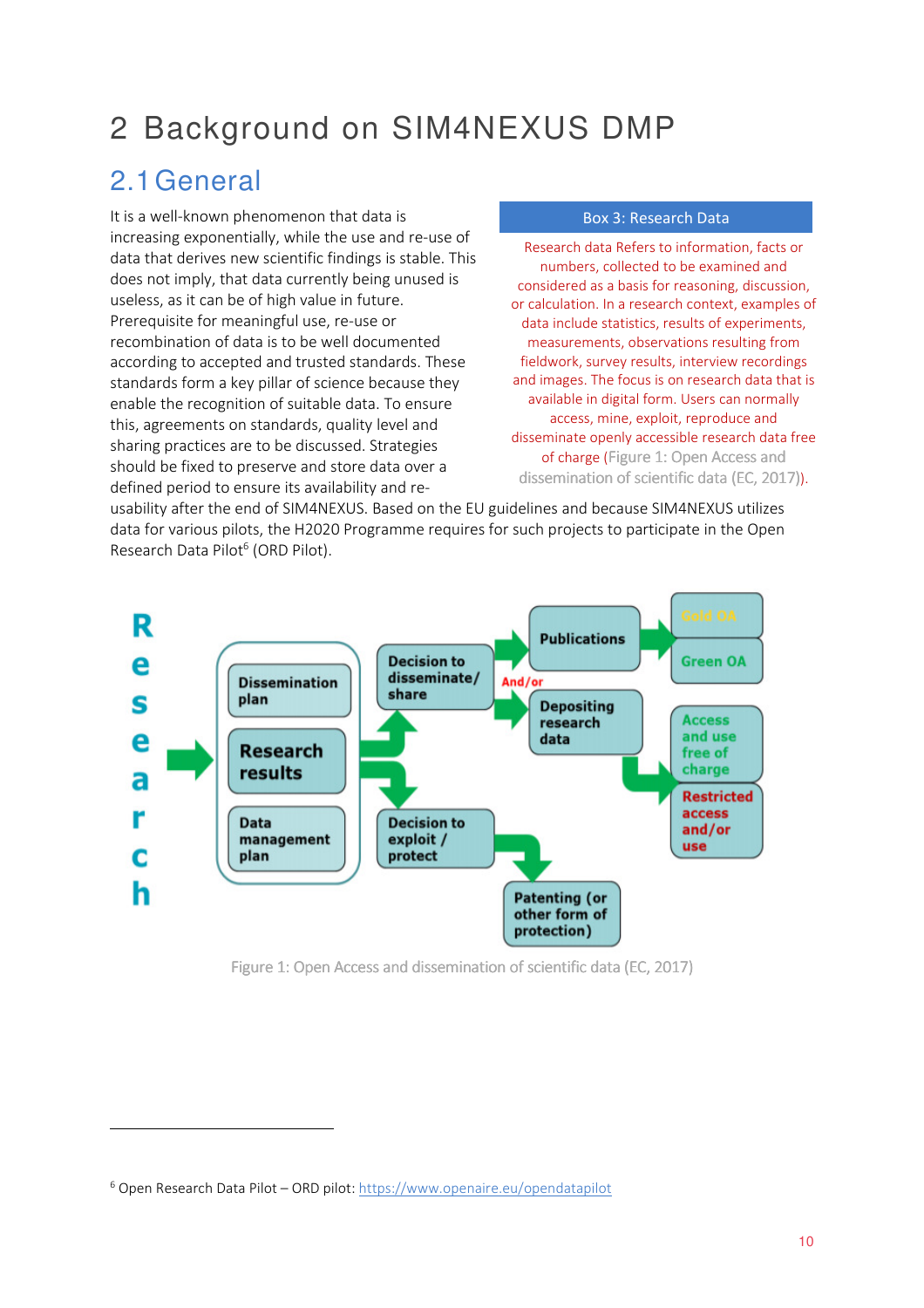## 2.2Why is a Data Management Plan needed?

SIM4NEXUS participates in the Open Access and the Open Research Data Pilot of the European Research Council (ERC). The DMP specifies the implementation of the pilot for: data generated and collected, standards in use, workflow to make data accessible for use, reuse and verification by the community, and definition of a strategy of curation and preservation of the data. Therefore, we refer to the SIM4NEXUS Grant Agreement (GA), Article 29.3 on "Open Access to research data":

*'Regarding the digital research data generated in the action ('data'), the beneficiaries must: (a) deposit in a research data repository and take measures to make it possible for third parties to access, mine, exploit, reproduce, and disseminate - free of charge for any user - the following: (i) the data, including associated metadata, needed to validate the results presented in scientific publications as soon as possible; (ii) other data, including associated metadata, as specified and within the deadlines laid down in the data management plan;* 

*(b) provide information - via the repository - about tools and instruments at the disposal of the beneficiaries and necessary for validating the results (and - where possible – provide the tools and instruments themselves).* 

The data management policy described in this document reflects the current state of consortium agreements<sup>7</sup> on data management. Collecting data sets on environmental systems at scale can be an expensive and time-consuming process. By making a large part of them available, this project will make a long-lasting and significant contribution to the research and industrial communities.

All datasets will be released in open formats (e.g., JSON, XML) respecting available standards, with proper documentation supporting their use by other researches. Since we will engage end-users in the development of the SIM4NEXUS platform, it is imperative to carefully address data management issues connected to the use of external data; whist we will also deal with highly sensitive data, which may be confidential. In the development of the SIM4NEXUS platform we will explicitly deal with security issues from the technical perspective and in the DMP, delivered in WP4 with security and privacy issues arranged from the management perspective.

The following categories of data are considered within the project:

- personal status (age, gender, etc.),
- socio-economic (city of residence, social status, marital status, and income category),
- social network, and
- domain related.

l

Data will be stored in a project database developed by EPSILON and managed by the project coordinator. All data and especially personal data will be securely stored in a project server. The final server specifications and the system architecture may change during the execution of the project. However, a first definition made by EURECAT and DHI (Serious Game needs) can be checked in "D4.3 Game land systems requirements". EPSILON is the responsible partner to provide the cloud server, which will be scalable when required in terms of processing power and storage space. SIM4NEXUS will use cloud server solution for maximum performance (e.g. quick access for the user to the content, quick processing and communication with SIM4NEXUS services/modules).

<sup>&</sup>lt;sup>7</sup> SIM4NEXUS Grant agreement and SIM4NEXUS consortium agreement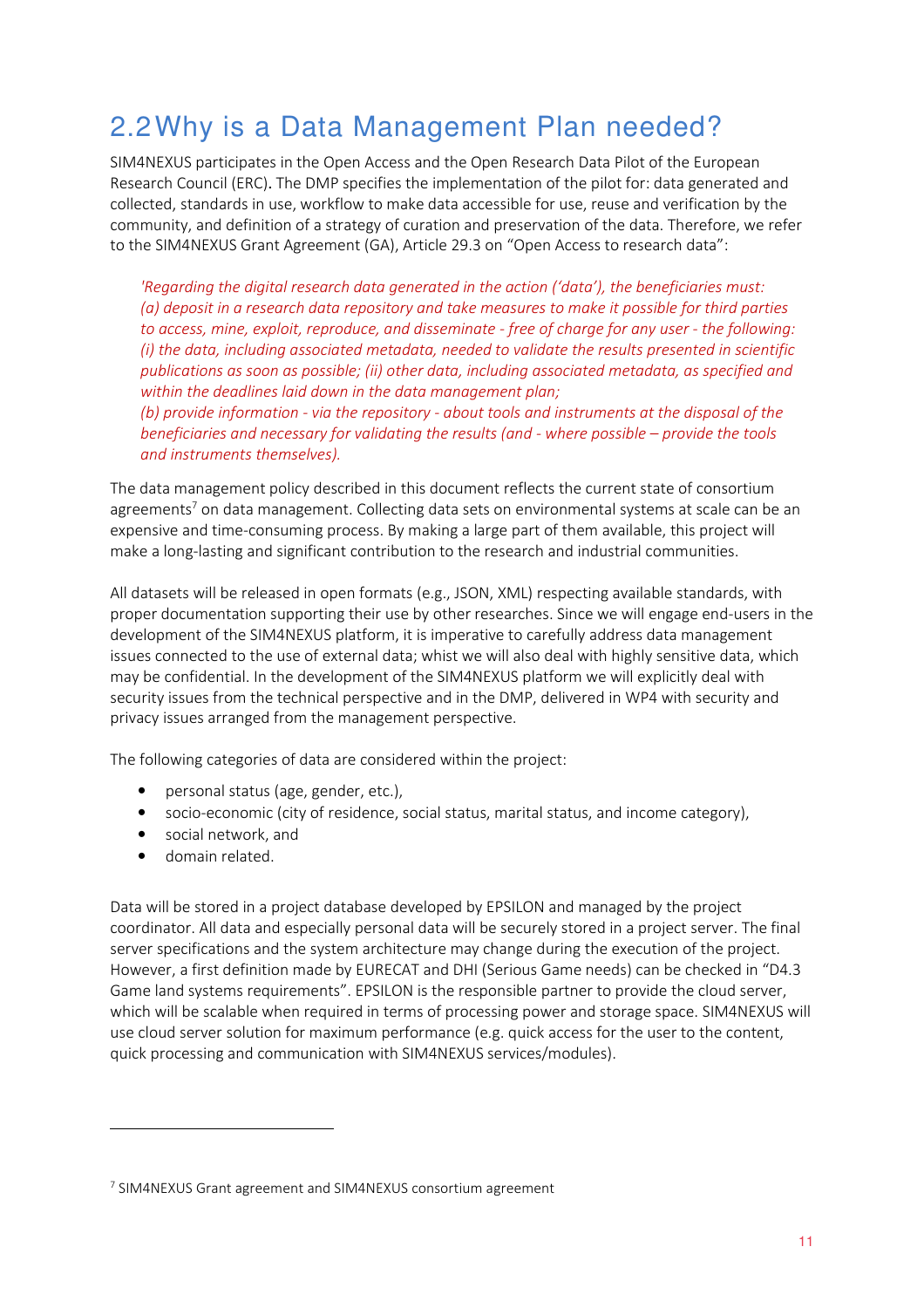Project participants will have secured web access to the previously anonymized data, which will have been automatically checked for consistency, homogeneity and completeness, whist manual audits will be performed as per the standard operation procedures previously defined.

After project completion, and in case of no objection by project partners and user, anonymization is preserved (i.e., a user cannot be identified from their data) and data may be published in an Open Data portal (e.g., http://open-data.europa.eu) for future research always consistent with exploitation and Intellectual Property Rights (IPR) requirements.

### 2.3Who is responsible for the implementation of the DMP?

The responsible partner is EPSILON, co-Leader in WP4, led by EURECAT, though all WP Leaders and co-Leaders shall be involved in the compliance of the DMP. The partners agreed to deliver datasets and metadata produced or collected in SIM4NEXUS according to the signed GA (Article 29.3) which is in line with rules described in the DMP. The Project and the Scientific Officer are also central players in the implementation of the DMP and will track the compliance of the rules agreed.

## 2.4What kind of data will be affected by DMP?

The main purpose of a DMP is to describe Research Data with the metadata attached to make them discoverable, accessible, assessable, usable beyond the original purpose and exchangeable between researchers.

Thus, SIM4NEXUS focuses more on the production process and tools than on production of research or observation data and so the amount of Research Data which SIM4NEXUS intend to produce is limited, at least at this stage of the project.

As already presented the Open Research Data Pilot applies to two types of data:

- 1 "the data, including associated metadata, needed to validate the results presented in scientific publications as soon as possible."
- 1. "other data, including associated metadata, as specified and within the deadlines laid down in the data management plan–that is, per the individual judgement by each project."

According to the "Guidelines on Data Management in Horizon 2020" (2015) the DMP describes the handling of *numerical datasets* processed or collected during SIM4NEXUS lifetime.

*"Research data refers to information, in particular facts or numbers, collected to be examined and considered and as a basis for reasoning, discussion, or calculation. In a research context, examples of data include statistics, results of experiments, measurements, observations resulting from fieldwork, survey results, interview recordings and images. The focus is on research data that is available in digital form."* 

The DMP includes clear descriptions and rationale for the access regimes that are foreseen for collected data sets. Therefore, the DMP leaves explicitly open the handling, use and curation of products like tools, software and written documents. Thus, we restrict the focus of our DMP to numerical data products like produced model data or observation data.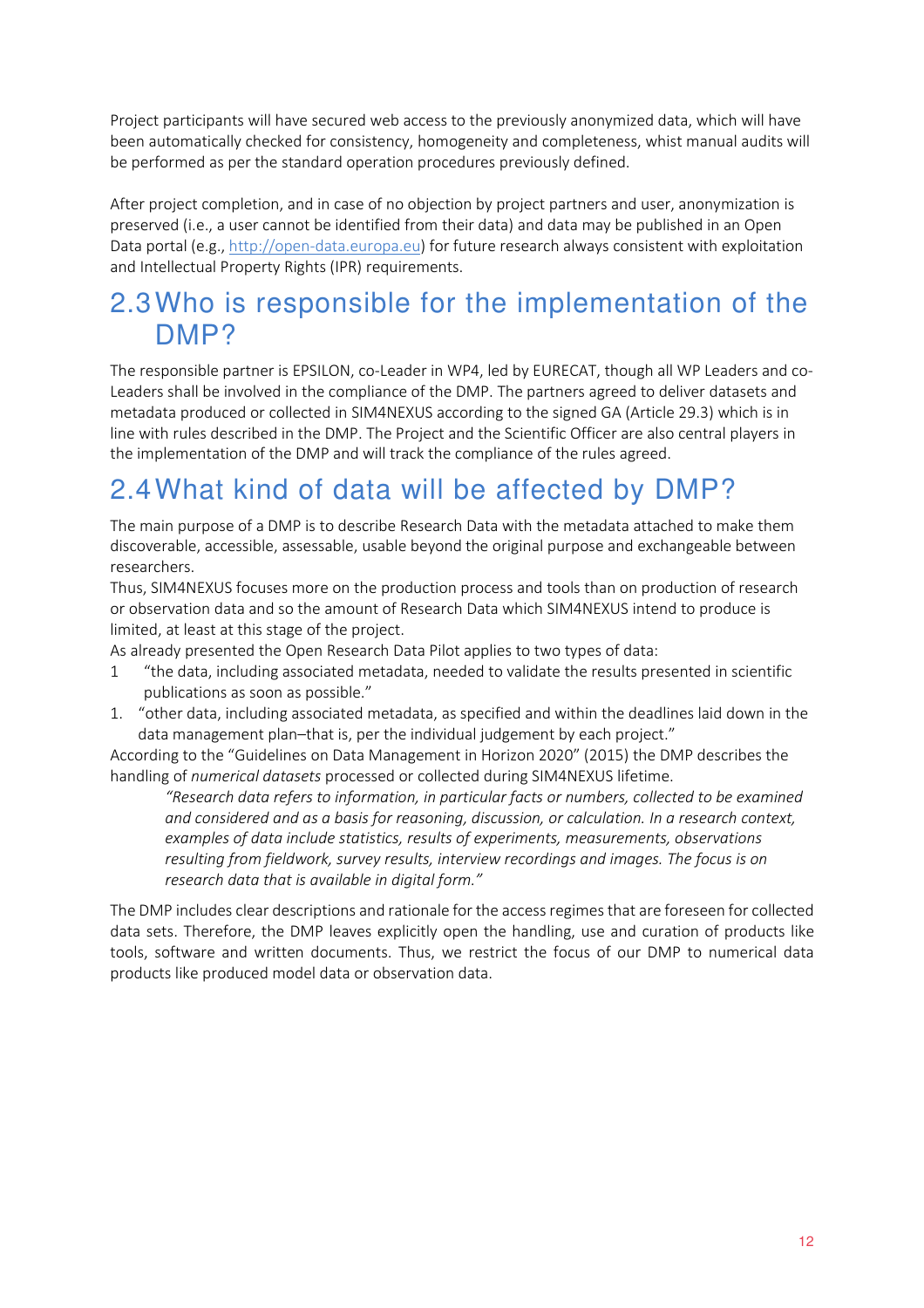## 3 Digital data sets generated or collected in SIM4NEXUS

The intention of the DMP is to present data management plans of the Work Packages. The information listed below reflects the conception and design of the individual Work Packages at the beginning of the project, updated accordingly with current status. As the operational phase of the project started in June 2016, the data collection and generation is at a very first state and is rather restricted to the ongoing fast track for the Sardinia area. The objective of the fast track aims to:

- 1. Identify difficulties related to datasets collection from the different stakeholders and projects to run models and have a comprehensive view of all nexus components in the area
- 2. Identify the obstacle and find solution to harmonize data at level of scale and spatial distribution

Thus, the data register will deliver information according to Annex 1 of the H2020 guidelines (2015):

- 1. Data set reference and name: Identifier for the data set to be produced.
- 2. Data set description: Descriptions of data that will be generated or collected, its origin (in case it is collected), nature and scale and to whom it could be useful, and whether it underpins a scientific publication. Information on the existence (or not) of similar data and the possibilities for integration and reuse.
- 3. Standards and metadata: Reference to existing suitable standards, in case they do not exist, an outline on how and what metadata will be created.
- 4. Data sharing: Description of how data will be shared, including access procedures, embargo periods (if any), outlines of technical mechanisms for dissemination and necessary software and other tools for enabling re-use, and definition of whether access will be widely open or restricted to specific groups. Identification of the repository where data will be stored, if already existing and identified, indicating the type of repository (institutional, standard repository for the discipline, etc.). In case the dataset cannot be shared, the reasons for this should be mentioned (e.g. ethical, rules of personal data, intellectual property, commercial, privacy-related, security-related).
- 5. Archiving and preservation (including storage and backup): Description of the procedures that will be put in place for long-term preservation of the data. Indication of how long the data should be preserved, what is its approximated end volume, what the associated costs are and how these are planned to be covered.

FAIR data of the ORD Pilot, stands as an acronym for Findable, Accessible, Interoperable, and Reused data. The following table presents the template to be used to report datasets related to each WP.

| <b>WPXX - Dataset YY</b>        | <b>Description</b>           |
|---------------------------------|------------------------------|
| Data set reference and name     |                              |
| Data set description            |                              |
| Standards and metadata          |                              |
| Data sharing                    |                              |
| Archiving and Preservation      |                              |
| (including storage and back-up) |                              |
| Reported by                     | (WP leader) / (WP co-leader) |

Table 1. WPXX datasets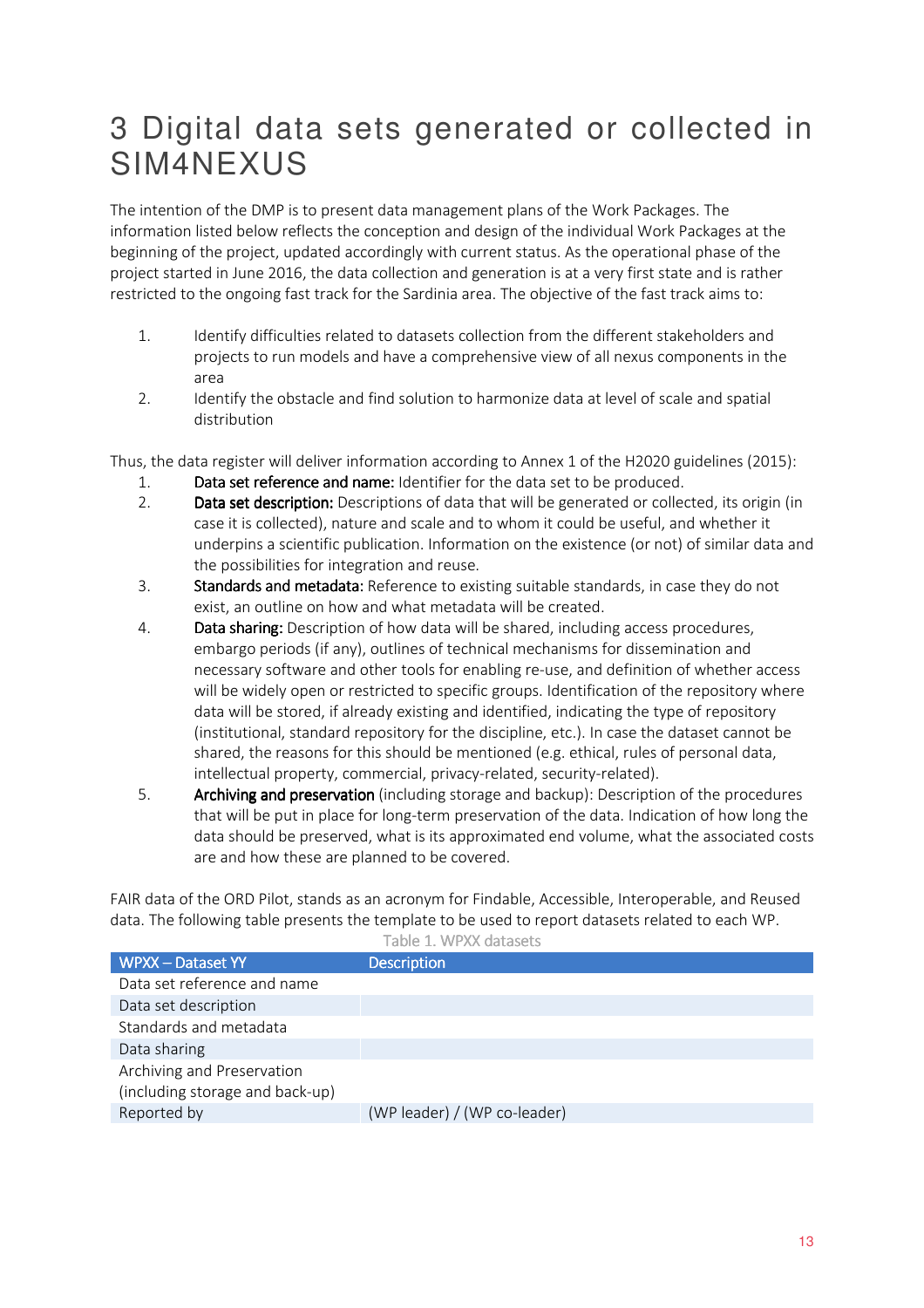EPSILON is responsible to communicate with the WP Leaders and co-Leaders and collect the required information; assigned people for reporting and updating the above template are shown in Table 2. Assign persons.

| Table 2. Assign persons |                                                              |  |  |
|-------------------------|--------------------------------------------------------------|--|--|
| WP                      | <b>Assigned person</b>                                       |  |  |
| WP1                     | Chrysi Laspidou (WP leader) / Mark Howells (WP co-leader)    |  |  |
| WP <sub>2</sub>         | Maria Witmer (WP leader) / Janez Sušnik (WP co-leader)       |  |  |
| WP3                     | Dragan Savic (WP leader) / Maria Blanco (WP co-leader)       |  |  |
| WP4                     | Xavier Domingo (WP leader) / Marc Bonazountas (WP co-leader) |  |  |
| WP5                     | Floor Brouwer (WP leader) / Maïté Fournier (WP co-leader)    |  |  |
| WP <sub>6</sub>         | Alexandre Bredimas (WP leader) / Chengzi Chew (WP co-leader) |  |  |
| WP7                     | Guido Schmidt (WP leader) / Frank Wechsung (WP co-leader)    |  |  |
| WP8                     | George Beers (WP leader)                                     |  |  |

The time plan (Figure 2: DMP Time plan) for the next 6 months asks to consider input from both the Sardinia pilot case and from each WP. As soon as simulations are completed more input will become available in terms of data and data ontologies that will be stored in the database and semantic repository. Additionally, bilateral teleconferences will take place between EPSILON and WP Leaders are regularly discussing in available and created data and information and terms of use (i.e. whether data will be publicly available or not).



Figure 2: DMP Time plan

### 3.1 Data set reference and name

Data set reference and naming will be implemented to employ a standard identification mechanism for each data set according the metadata standard implemented. Zenodo<sup>8</sup> (a popular repository for research data, will be extensively exploited throughout the project) assigns all publicly available uploads a Digital Object Identifier (DOI) to make the upload easily and uniquely citeable. Zenodo supports harvesting of all content via the OAI-PMH protocol<sup>9</sup>.

 $\overline{\phantom{0}}$ 

<sup>8</sup> http://help.zenodo.org/features/

<sup>9</sup> https://www.openarchives.org/OAI/openarchivesprotocol.html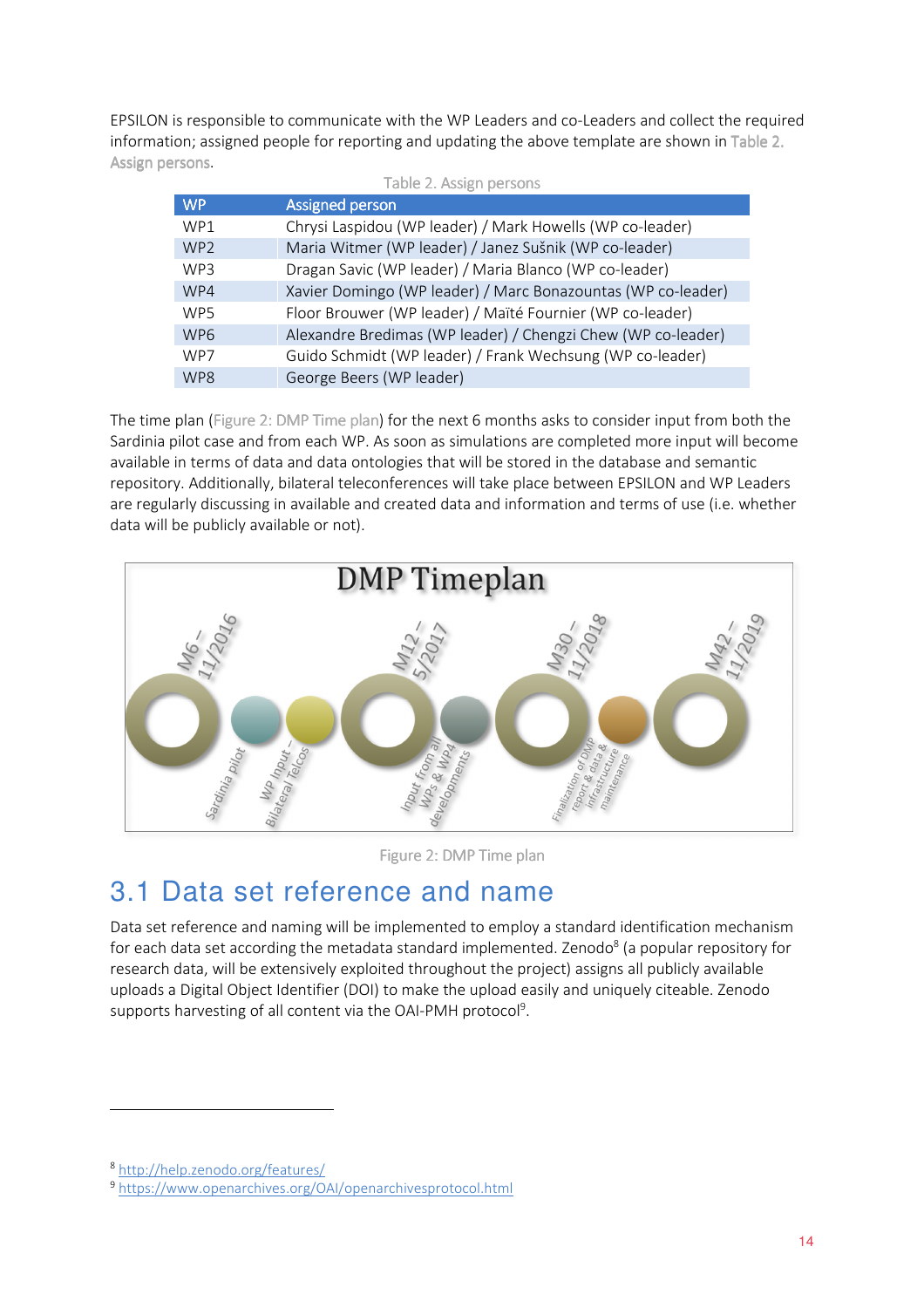## 3.2 Data set description

Data sets related to the project's DMP: (i) data sets referred to project publications (deliverables and papers) (ii) curated and/or raw data collected produced during the project.

SIM4NEXUS data sets collection and production is mainly linked to WP3 applying the thematic models (i.e. E3ME-FTT, MAGNET, CAPRI, IMAGE-GLOBIO, OSeMOSYS, SWIM MAgPIE) selected for the project within the individual Case Studies (as specified in the Task 3.3 of WP3) to realise a partial simulation of the Nexus components under different scenarios, feeding into the development of the Serious Game. Based on the testing, the partners will then collect and organize the data into a semantic database that houses the complexity science tools (WP1). It will also review and select the most suitable integration methodologies for the Case Studies and the Serious Game (for WP4). Thereby, integrated complexity science models will be developed for all the Case Studies. These complexity science models will then be used to run many scenarios.

Thus, SIM4NEXUS produces raw data with some parts summarized in deliverables and scientific publications. This raw data, underpinning the published work, constitute the main research data sets that will be made publicly available if the WP leaders give their permission. In cases where release of complete raw data sets is impossible due to, for example, privacy or personal data concerns (such as packet traces involving networking usage of trial participants), we will strive to find *data sanitation* and *anonymization* approaches that enable publishing as large parts of the data as possible. Any scripts used for post-processing the raw data will also be shared.

#### Data layer

The data layer is responsible for storing the SIM4NEXUS data according to different strategies:

- As files: For example, raster data can be stored in raster files formats such as JPEG, TIFF or GeoTiff. Vector data can be stored in various formats as ESRI Shapefile, MapInfo, DXF, etc.
- Within a database: This is managed by a (spatial) database management system such as Oracle Spatial, ESRI ARCSDE or Postgres/PostGIS. Spatial Databases are used for higher data volumes or when data must be accessed and updated by many users, when security policy is required, when complex spatial and non-spatial operation must be performed on the database and when the data must be integrated with non-spatial data.

### 3.3 Standards and Metadata

As mentioned data will be shared in relation to (i) publications (deliverables and papers) and (ii) curated and/or raw data. For the data linked to scientific publication, the publication will serve as the main piece of metadata documentation for the shared data. When this is not seen as being adequate for the comprehension of the raw data, a report will be shared along with the data explaining their meaning and methods of acquisition. However, for both data categories the metadata standard structure of Zenodo repository.

*For Public Availability of Data,* data will be shared when the related deliverable or paper or data set has been made available at an open access (OA) repository from the responsible partner/owner of the data. It is expected that data related to a publication will be openly shared. However, to allow the exploitation of any opportunities arising from the raw data and tools, data sharing will proceed only if all co-authors of the related publication agree. The Lead author is responsible for getting approvals and then sharing the data and metadata on Zenodo. The Lead Author will also create an entry on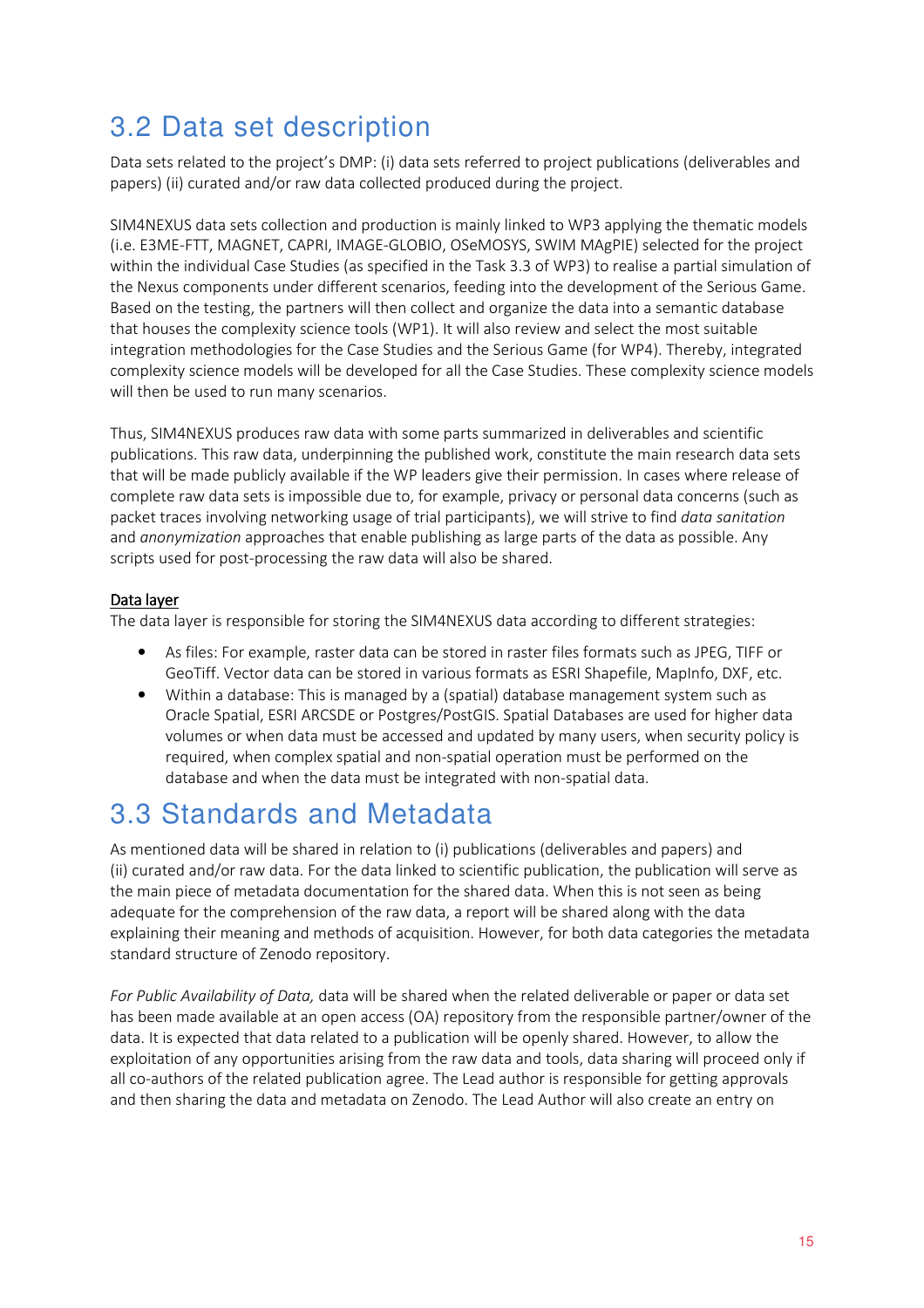OpenAIRE<sup>10</sup> to link the publication to the data. OpenAIRE is a service built to offer this functionality and may be used to reference both the publication and the data. A link to the OpenAIRE entry will then be submitted to the SIM4NEXUS Website Administrator (FT) by the Lead Author.

In view of the precautions for protection of personal data, it is explicitly confirmed that the data collected will be publicly available, after care is taken with regards to rules of confidentiality, anonymity, and protection. Anonymized final data sets will be open access and procedures are set as to how data will be preserved and archived in the repository. We are aware of post-publication risks to local researchers and end-users in our research sites and will mitigate all reasonable risk before publication according to the ethical and IPR requirements set.

However, "Opting Out" remains a choice for data owners, as it is possible that even though comprehensive measures are taken to ensure the safety of participants, researchers and their environment, it is only after a SIM4NEXUS report or peer reviewed article is published and generation of date sets is realized, that the question of open access arises. Open access does not entail an absolute obligation to publish all data, and it is up to researchers and associated organization to decide whether data is suitable and ethical to be published or not.

## 3.4 Archiving and Preservation

To ensure archiving and preservation of long-tail research data during the project, a repository with a web catalogue service will be built and maintained after the project competition. The Web Catalogue Services provides the system with a smarter interface to the SIM4NEXUS repository (geo-database). There are many technologies that can be exploited and adopted to perform this function.

#### 3.4.1 Web catalogue service description

The CSW interface is based on the OGC™ Catalog Services Specification Version 2.0.2. The interaction between a client and a server is accomplished using a standard request-response model of the HTTP protocol. That is, a client sends a request to the server using HTTP, and expects to receive a response to the request or an exception message.

Repository service access is based upon the HTTP protocol with client and server requests and responses using XML or JSON. Client applications can use this interface for executing service repository queries and receiving service repository metadata results. Basically, the essential purpose of a Catalog Service is to enable a user to locate, access, and make use of resources in an open, distributed system by providing facilities for retrieving, storing, and managing many kinds of resource descriptions.

The metadata repository managed by the catalog can store a multitude of resource descriptions that conform to any standard Internet media type, as:

- XML schemas
- Audio annotations
- Specification documents
- Style sheets for generating detailed topographic maps.

Furthermore, arbitrary relationships among catalog items can be expressed by creating links between any two resource descriptions. For example, a service offer may be associated with descriptions of the

l

<sup>10</sup> https://www.openaire.eu/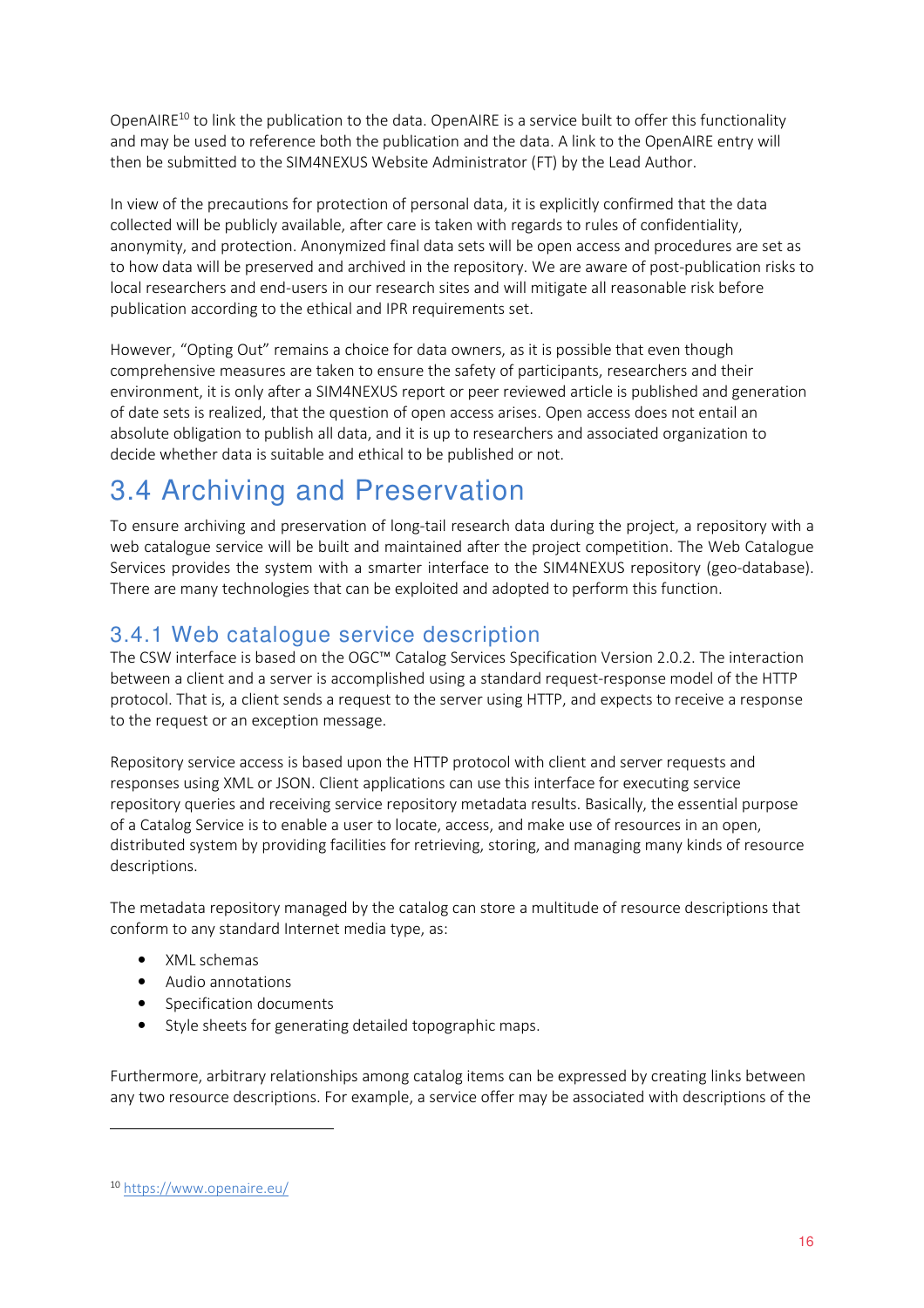data sets that can be acquired using the service. A catalogue can function as a stand-alone service or it can interact with other affiliated catalogues within a federation that spans multiple administrative domains. The federation then effectively enlarges the total search space within which resource descriptions may be discovered.

When a catalog is linked to a peer catalog, it makes the resource descriptions managed by the peer implicitly available to its own clients. Each catalog client connects to a single catalog service as its main point of contact with the federation. This is the agent node; the propagation of request messages to neighboring nodes is invisible to the client. It is not necessary to know where the metadata repositories are located or how they are accessed.

The CSW catalogue profile is intended to provide a flexible, general-purpose catalogue service that can be adapted to meet the needs of diverse communities of practice within the geospatial domain. In the SIM4NEXUS framework we try to respect the following rules:

- 1. Communicate information adopting standard protocols (e.g. XML/JSON, OGC standards, etc.).
- 2. Try to adopt a solution that allows for the maximum interoperability among actors who will process the data stored.
- 3. State of the art technologies that will be used in the context of the Web Catalogue Service include:
	- pyCSW (http://pycsw.org/)
	- GeoNetwork (http://geonetwork-opensource.org/)
	- Micka (http://micka.bnhelp.cz/)
	- CKAN (https://ckan.org/)

#### pyCSW

The pyCSW is OGC compliant python implementation that permits clients to make searches on metadata. The CSW interface is based upon the OGC™ Catalog Services Specification Version 2.0.2. The interaction between a client and a server is accomplished using a standard request-response model of the HTTP protocol.

#### GeoNetwork

GeoNetwork open source is a standard based and decentralized spatial information management system, designed to enable access to geo-referenced databases and cartographic products from a variety of data providers through descriptive metadata, enhancing the spatial information exchange and sharing between organizations and their audience, using the capacities and the power of the Internet. The system provides a broad community of users with easy and timely access to available spatial data and thematic maps from multidisciplinary sources, that may in the end support informed decision making. The main goal of the software is to increase collaboration within and between organizations for reducing duplication and enhancing information consistency and quality and to improve the accessibility of a wide variety of geographic information along with the associated information, organized and documented in a standard and consistent way. Main Features:

- Instant search on local and distributed geospatial catalogues
- Uploading and downloading of data, documents, PDF's, and any other content
- An interactive Web map viewer that combines Web Map Services from distributed servers around the world
- Online map layout generation and export in PDF format
- Online editing of metadata with a powerful template system
- Scheduled harvesting and synchronization of metadata between distributed catalogues
- Groups and user's management
- Fine grained access control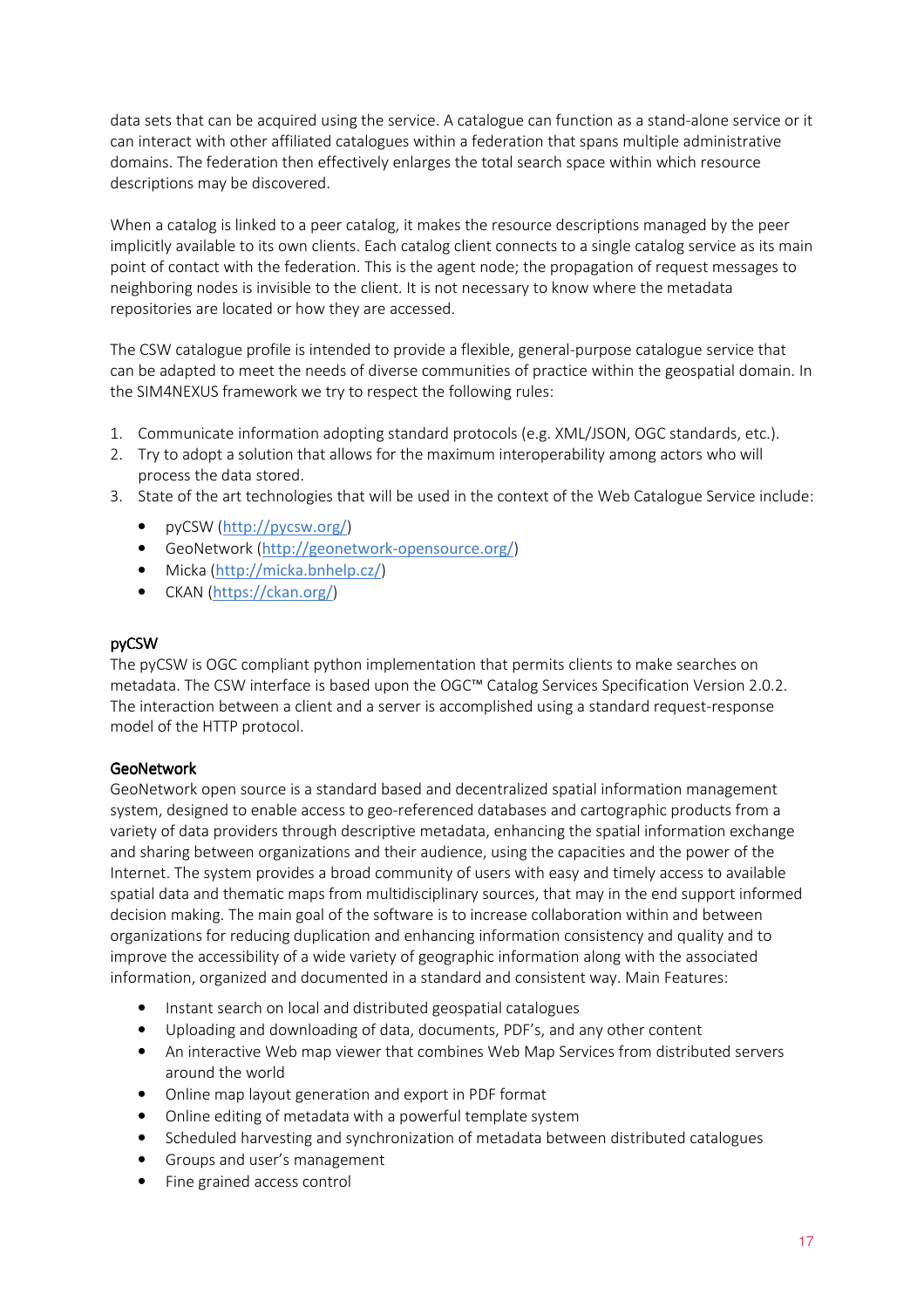From technical point of view, GeoNetwork has been developed following the principles of a Free and Open Source Software (FOSS) and is based on International and Open Standards for services and protocols, like the ISO-TC211 and the Open Geospatial Consortium (OGC™) specifications. The architecture is largely compatible with the OGC™ Portal Reference Architecture, i.e. the OGC™ guide for implementing standardized geospatial portals. Indeed, the structure relies on the same three main modules identified by the OGC Portal Reference Architecture that are focused on spatial data, metadata, and interactive map visualization. The system:

- Is fully compliant with the OGC™ specifications for querying and retrieving information from Web Catalog (CS-W)
- It supports the most common standards to specifically describe geographic data (ISO19139 and FGDC) and the international standard for general documents (Dublin Core)
- It uses standards (OGS WMS) also for visualizing maps through the Internet

A common use case is the harvesting of geospatial data in a shared environment. In fact, within the geographic information environment, the increased collaboration between data providers and their efforts to reduce duplication have stimulated the development of tools and systems to significantly improve the information sharing and guarantee an easier and quicker access of data from a variety of sources without undermining the ownership of the information.

The harvesting functionality in GeoNetwork is a mechanism of data collection in perfect accordance with both rights to data access and data ownership protection. Through the harvesting functionality it is possible to collect public information from the different GeoNetwork nodes installed around the world and to copy and store periodically this information locally. In this way, a user from a single-entry point can get information also from distributed catalogues.

#### MICKA

MICKA is a meta-information catalogue that fully complies with the ISO 19115 standard and is fully compliant with the INSPIRE principles. It can be integrated with map applications. It is multilingual. The web catalogue service uses OGC specifications.

MICKA is a complex system for metadata management used for building Spatial Data Infrastructure (SDI) and geo-portal solutions. It contains tools for editing and management of metadata for spatial information, web services and other sources (documents, web sites, etc.). It includes online metadata search engine, portrayal of spatial information and download of spatial data to local computer.

MICKA is compatible with obligatory standards for European SDI building (INSPIRE). Therefore, it is ready to be connected with other nodes of prepared networked metadata catalogues (its compatibility with pilot European geo-portal is continuously being tested). Functions include:

- Spatial data metadata (ISO 19115)
- Spatial services metadata (ISO 19119)
- Dublin Core metadata (ISO 15836)
- Feature catalogue support (ISO 19110)
- OGC CSW 2.0.2 support (catalogue service)
- User defined metadata profiles
- INSPIRE metadata profile
- Web interface for metadata editing

Multilingual (both user interface and metadata records). Currently 16 languages are supported. It is possible to dynamically extend the system for other languages. Context help is multilingual and import from the following metadata formats is supported: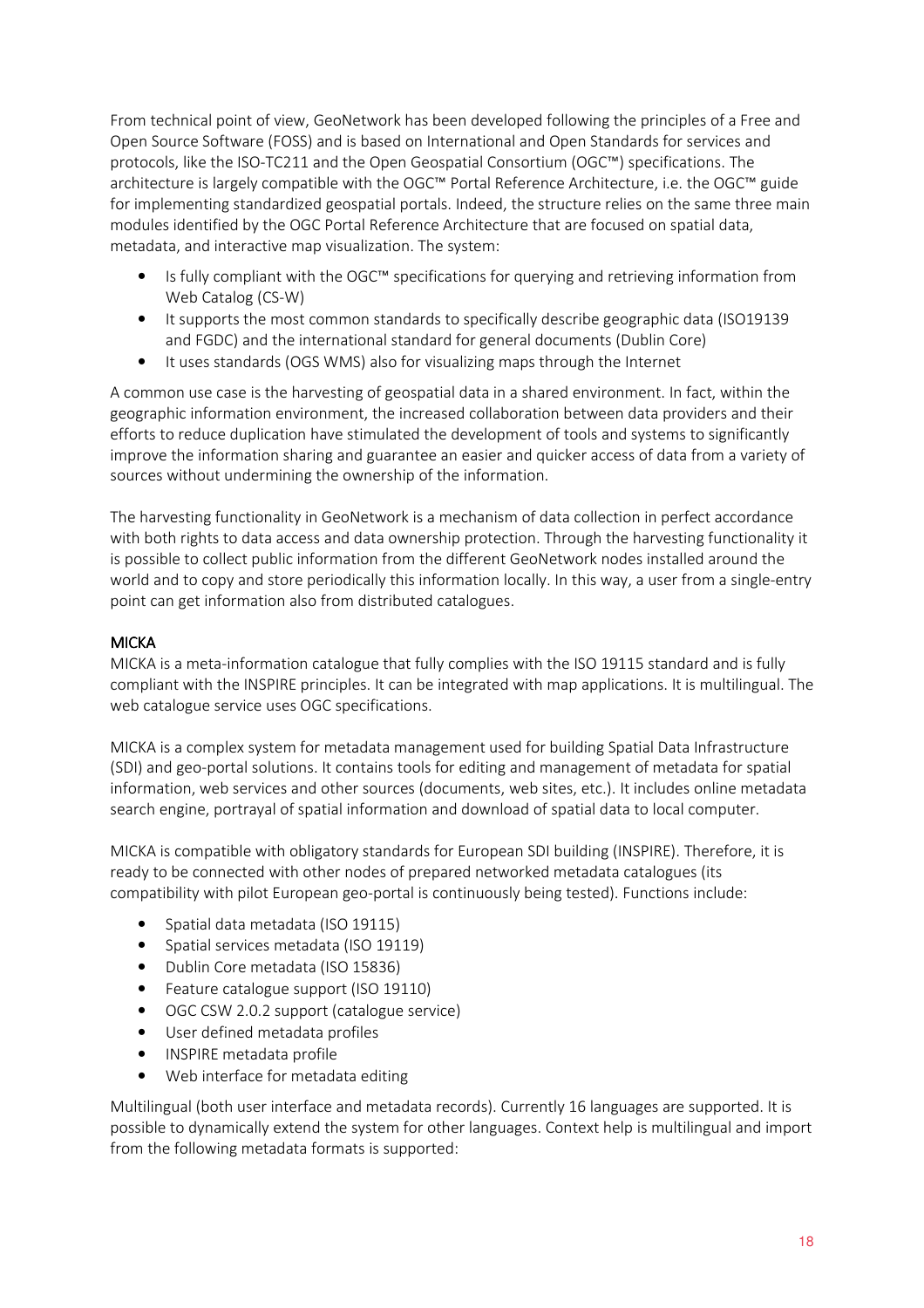- ESRI ArcCatalog
- ISO 19139
- OGC services (WMS, WFS, WCS, CSW)
- Feature catalogue XML
- Export ISO 19139, GeoRSS
- Support of thesauri and gazetteers.
- Display of changes with GeoRSS

Template base interface with possibilities to change according to user requirements is available with possibility in deep cooperation with any map clients for display of on-line map services.

MICKA stores metadata in a relational database and it is edited by dynamically generated forms. Therefore, it is possible to amend other standards or profiles. It is possible to switch between profiles while editing. Individual profiles can be distributed into sections. With the help of control elements, it is possible to duplicate individual items, select from code lists or connects to supporting applications. Checking of mandatory items is enabled while editing.

The MICKA integrated application is divided into 3 independent components:

- Metadata creation
- Metadata importing
- Metadata Management

#### **CKAN**

CKAN is a powerful data management system that makes data accessible – by providing tools to streamline publishing, sharing, finding, and using data. It is aimed at data publishers (national and regional governments, companies, and organizations) wanting to make their data open and available CKAN implements several of the administrative services that are described in the data management plan and provides both an attractive end-user client as well as a Web Service API.

CKAN is built with Python on the backend and JavaScript on the frontend, and uses The Pylons web framework and SQLAlchemy as its ORM. Its database engine is PostgreSQL and its search is powered by SOLR. It has a modular architecture that allows extensions to be developed to provide additional features such as harvesting or data upload.

CKAN uses its internal model to store metadata about the different records, and presents it on a web interface that allows users to browse and search this metadata. It also offers a powerful API that allows third-party applications and services to be built

#### 3.4.2 Zenodo Repository

After the project completion of the project, the final dataset will be transferred to the Zenodo repository which ensures sustainable archiving of the final research data sets and publications produced.

Zenodo is built and developed by researchers, in the context of The OpenAIRE project, that in the vanguard of the open access and open data movements in Europe, commissioned by the EC to support their nascent Open Data policy by providing a catch-all repository for EC funded research. One of its mayor advantages is it works closely with GitHub, enabling users to make the work they share on GitHub<sup>11</sup> citable by archiving one of your GitHub repositories and assigning a DOI with the data archiving tool Zenodo.

l

<sup>11</sup> https://github.com/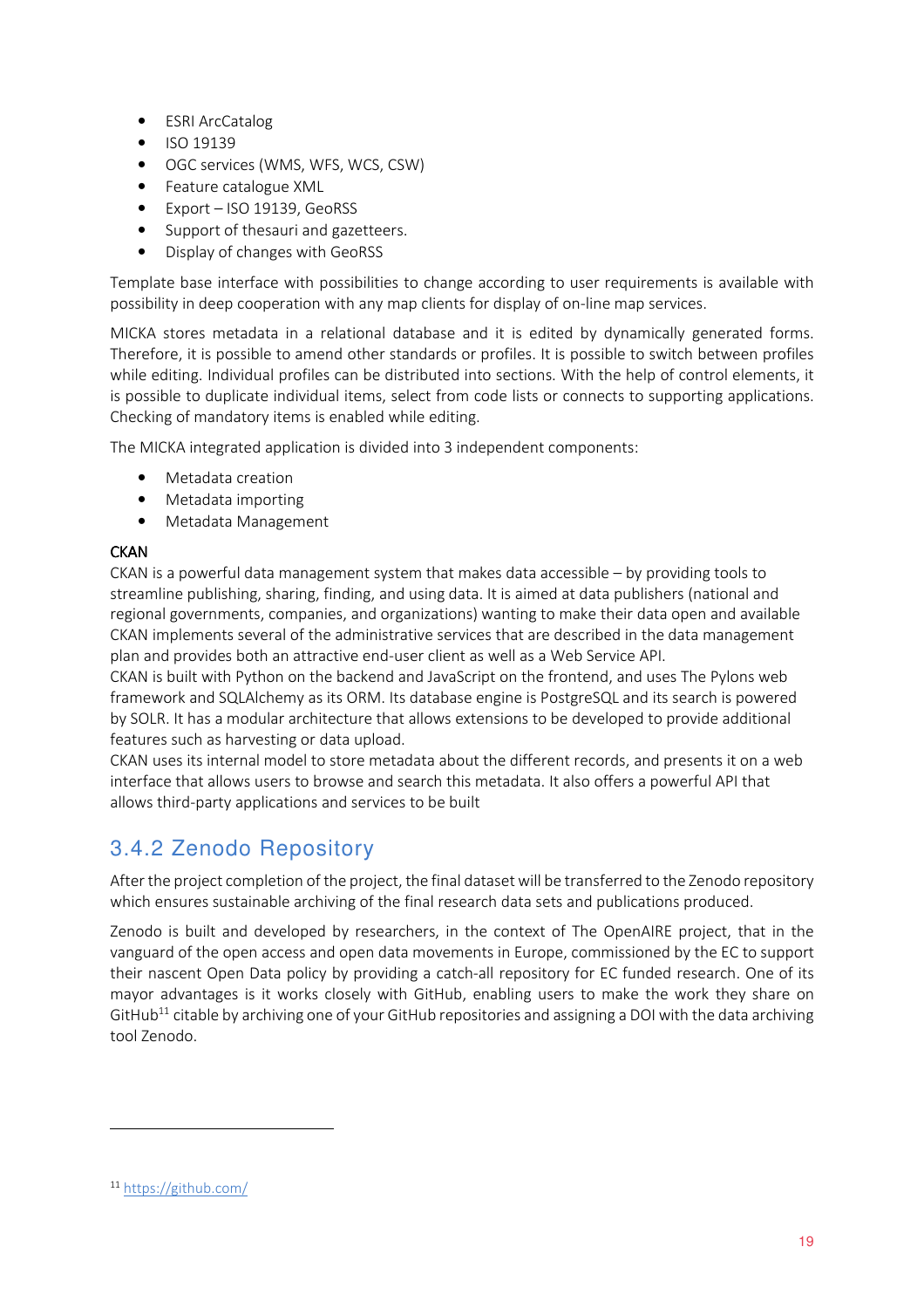## 4 Data Summary – Specifics

This section must be understood as a living section that will be further updated in future iteration as the project evolves, and more input in terms of data and date reporting comes from the SIM4NEXUS partners. The purpose of this section is to provide an executive summary of the different SIM4NEXUS data addressing the following issues:

Provide a summary addressing the following issues:

- State the purpose of the data collection/generation
- Explain the relation to the objectives of the project
- Specify the types and formats of data generated/collected
- Specify if existing data is being re-used (if any)
- Specify the origin of the data
- State the expected size of the data (if known)
- Outline the data utility: to whom will it be useful
- Defines how this data is going to be accessible both for internal or public use

#### 4.1 System Dynamics models data sets

EPSILON has implemented the SIM4NEXUS repository (currently using Dropbox infrastructure) for the efficient management of the SIM4NEXUS datasets. The service supports cloud storage, file sharing and synchronization and client software. The file organization structure adopted in the context of the project, supports the easy identification and revisions of the datasets provided by each partner. For each of the SIM4NEXUS cases, a specific folder has been created in the file hosting service. The folder contains the following sub-folders: 01-ModelData, 02-ArbitraryData, 03-ThematicData, 04-ClimateData. The  $1<sup>st</sup>$  folder provides the outputs from the selected models applied in each case study. The file type of the outputs is either Microsoft Excel Open XML Spreadsheet (.XLSX File Extension) or Commas Separated Values files (.CSV File Extension). The sub-folder 02-ArbitraryData contains information about the relevant case Study. These include the conceptual model of the case, the concept harmonization process etc. The  $3<sup>rd</sup>$  sub-folder contains the thematic datasets of each case study along with its metadata. Finally, the sub-folder 04-ClimateData contains the climate datasets such as precipitation, relative humidity, long-wave downward solar radiation at the ground, long-wave downward solar radiation at the ground, daily maximum air temperature, daily minimum air temperature, and wind speed at 10m height. The datasets in this folder are of a generic file type with .DAT file extension. Each dataset of this type may contain data in binary or text format. A standardised name has been assigned to each dataset in the following format:

#### *Country code\_Earth System Model\_Simulation Method\_Period\_Time frequency.dat*

In this way, all the necessary elements of each dataset such as the way that each dataset has been produced (i.e. model and simulation methods), the addressed area, and the duration and time frequency, are provided. Each subfolder in the file hosting service contains files with descriptive information about the available datasets.

At the moment, none of this datasets are intended for public availability, as they are only useful in the context of building System Dynamics Models, and specific for the different scenarios of the case studies (only Sardinia so far).

It has been decided internally that only people involved on each case study will have access to the specific case study folder. This is a default initial status, which can be revoked if the Case Study leader considers it is convenient. The access is by default read-only, in the same way, if there is a need for edition access, this can be requested to EPSILON by the Case Study leader. As this datasets are only useful for the specific case studies' System Dynamic Models generation, it has been decided to not make them available publicly. At this stage of the project, this decision only affects to Sardinia's Case Study.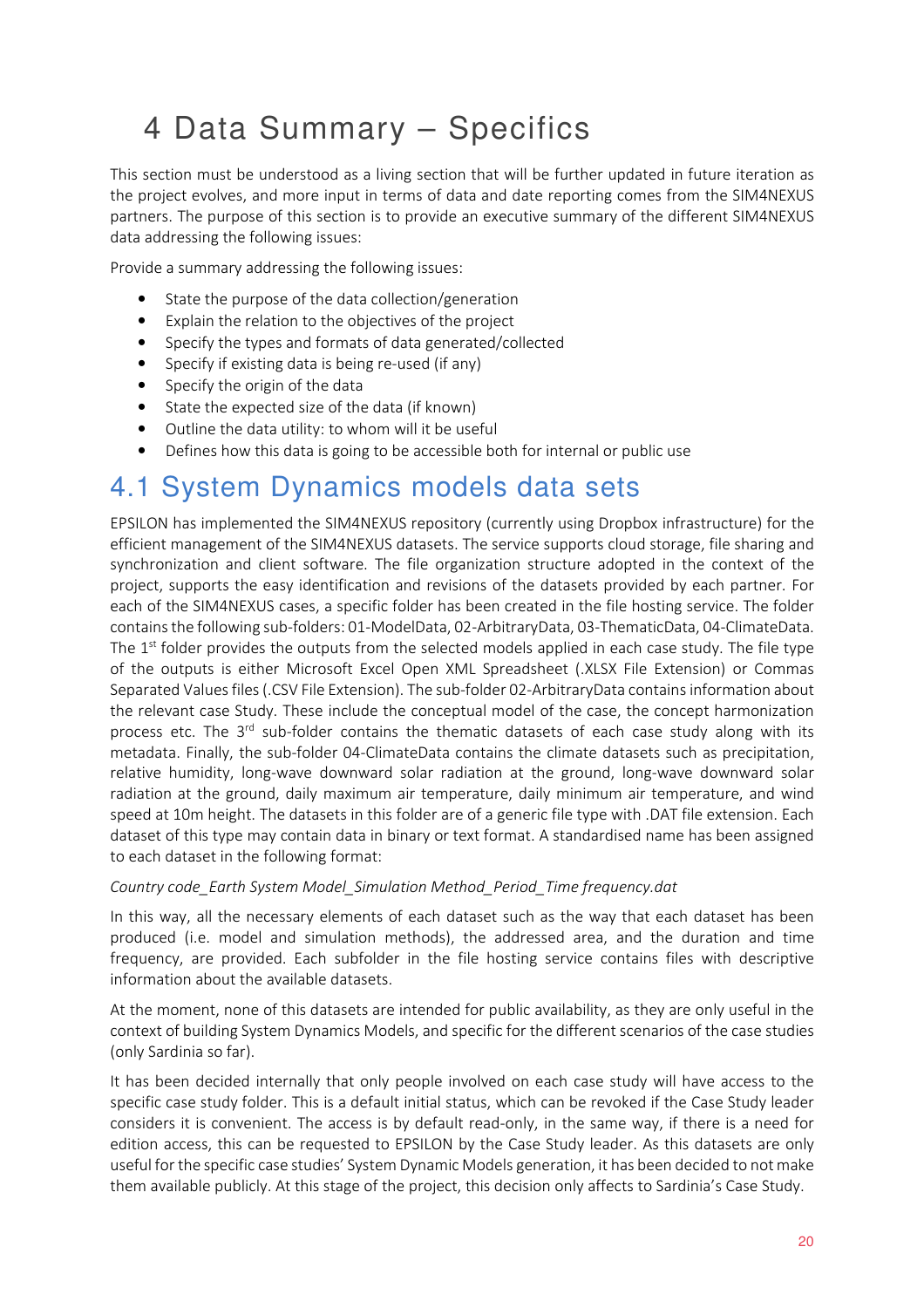However, some baselines for some case studies are being developed and may be of interest for the scientific community. In that case, SIM4NEXUS project will make these baselines available under Open Access.

The value depends on the variable coded in the individual file name. These are the standardised variable acronyms used in climatology: = Precipitation, originally given as m/s or mm/s, converted to mm/d pr rhs = Relative humidity in %, 2 m above ground rlds = Long-wave downward solar radiation at the ground in  $W/m^2$ rsds = Short-wave downward solar radiation at the ground in  $W/m^2$ tas = Average air temperature 2 m above ground, usually given in K, but converted to °C tasmax = Daily maximum air temperature tasmin = Daily minimum air temperature wind = Wind speed at 10 m height, given in  $m/s$ 

Figure 3: Example of metadata information in each subfolder



Figure 4 Structure of the SIM4NEXUS repository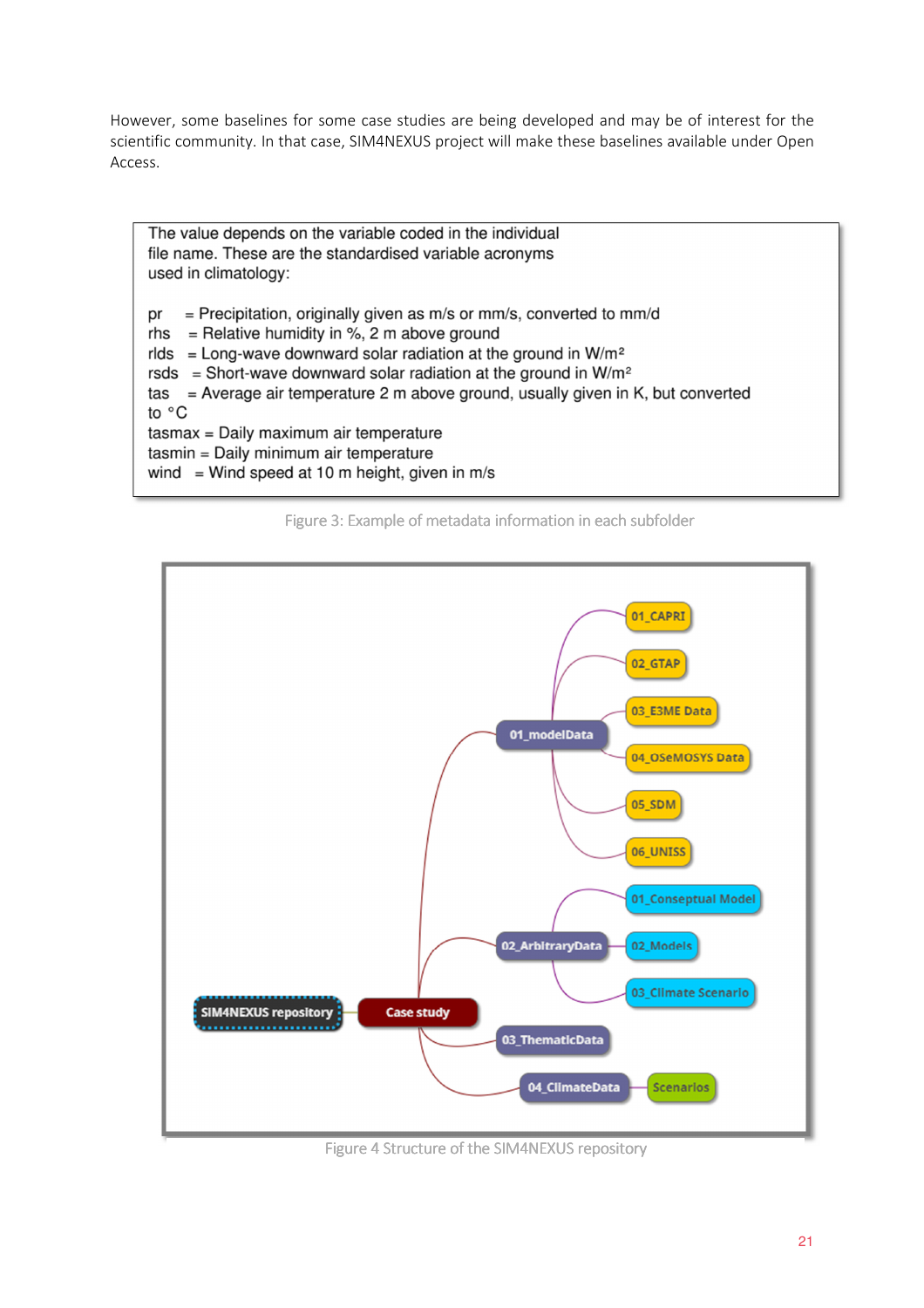## 4.2 Semantic repository

A Semantic Repository is being developed to store information related to the concepts, properties and restrictions from the Nexus procedures; to improve the data integration of diverse sources and, finally, to give a better analytical power. This repository, which is currently focused in provide support to the information flow between the System Dynamics Models and the Serious Game User interface, will also allow for knowledge storage related to the Nexus, policies, etc., coming from WP1 and WP2.

A triple-store is being used to be the base of the repository and an ontology to semantically represent the stored data. The ontology is still under development and represents the SIM4NEXUS knowledge and scope. Currently, the top concept is the 'Session', which represent a game or session in the Serious Game. Linked to the 'Session' there are a 'User', representing the player, and a 'StudyCase' which, in turn, it is related with a specific 'Model', a SDM. In order to represent the Nexus state through the game, the 'Session' has a list of 'StateEvolution', which represent the way from one state ('State') to the new state ('State'), applying certain polices ('Policy'). The 'State' is defined by 'NexusComponent' (for instance 'Climate and environment' or 'Water') and these components have a specifics parameters ('Parameter').

The ontology is defined using the Web Ontology Language (OWL), a Semantic Web language designed to represent rich and complex knowledge about things, and relations between things. Some existing ontologies, related to the Nexus, have been analysed to be involved in the SIM4NEXUS context:

- WatERP ontology, which reflects the water manager's expertise to manage water supply and demand. The novelty of WatERP ontology lies on including man interactions with the natural paths as a mechanism to understand how affect into the water resources management with the objective to match supply with demand, these interactions could range from infrastructures to management decisions.
- WEFNexus ontology, which concern Water, Energy and Food derived by the European Directives: Article 2 of EU Directive 98/83/EC that defines the water intended for human consumption; Article 2 of EU Directive 2003/30/EC that defines bio-fuels; Article 2 of EU Regulation 178/2002/EC that defines food.

At the moment, the ontology is not available publicly, as it is in an initial state. As soon as it gets a stable version, will be made available broadly.

### 4.3 3D map and terrain data in serious game

The 3D map available in current Serious Game user interface prototype is rendered from 2 sources – a height map and a texture overlay:

- The height map data comes from NASA Shuttle Radar Topographic Mission (SRTM) v4.1 and is distributed freely by USGS. The SRTM data is available with a 90m resolution. Not all data from SRTM is being used in the serious game, only data related to the geographical regions of the 12 case studies are used. This data is downloaded from the USGS web and then stored as mesh elements within the serious game client.
- The texture overlay is from Google Earth, it is downloaded from Google and then stored within the serious game client.

Consequently, we are not generating this data, but reusing existing publicly available datasets.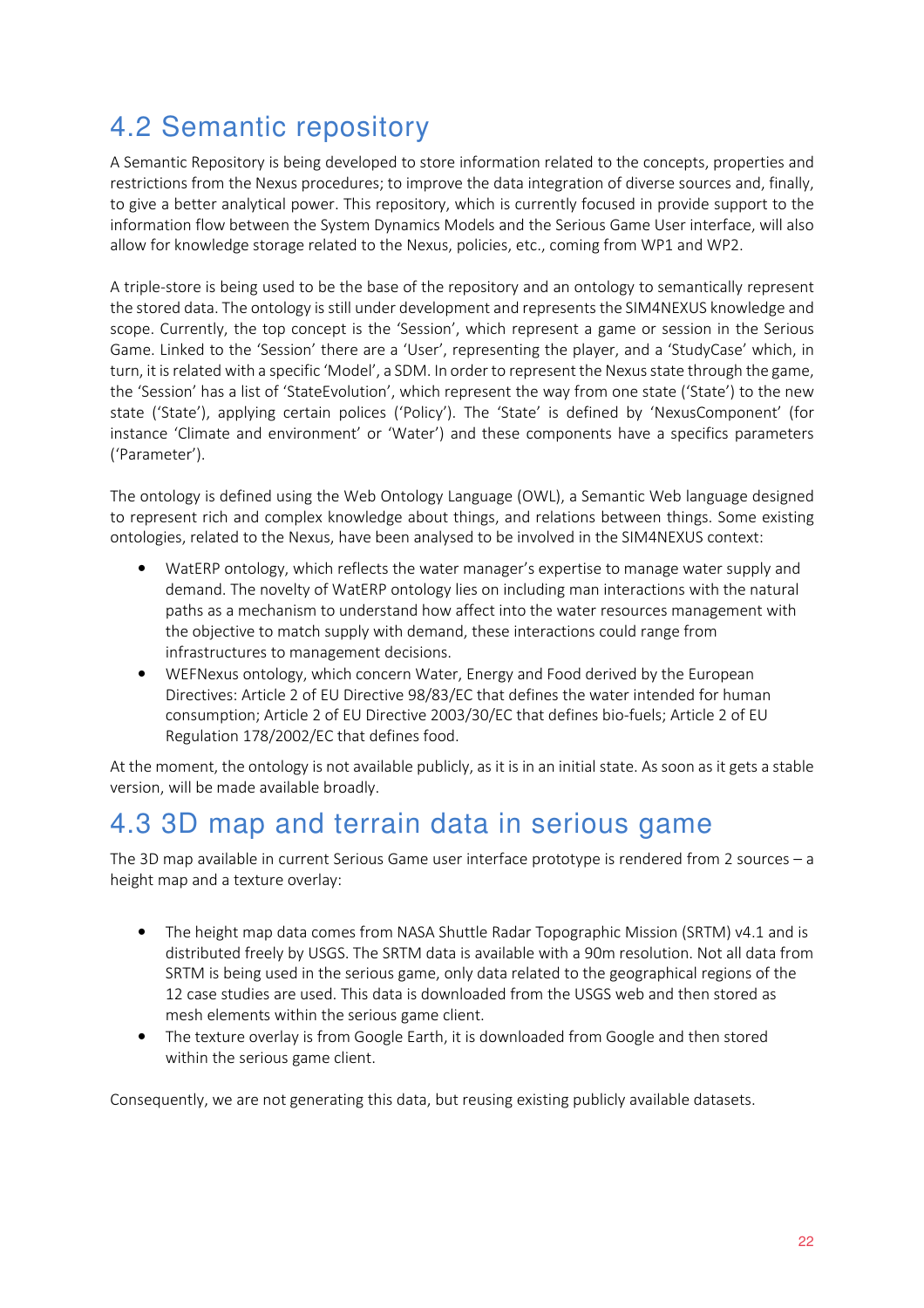## 4.4 Other considerations

As stated in D.9.1, SIM4NEXUS project, foresee to provide both short and long-term benefits for the involved decision-makers and their associated networks. Given the above, «*the only ethics issues involved in the SIM4NEXUS study concern general ethical issues of informed consent, anonymity and confidentiality associated with the voluntary involvement of human participants in the European Union*».

SIM4NEXUS will not involve types of data related to sensitive topics (well described in D.9.1), which might generate uncomfortable situations such as psychological stress, any kind of anxiety or humiliation, deception, or any potential increased danger to participants, or gathering of personal data from participants. Thus, SIM4NEXUS, has defined approaches for the following issues:

- 1. Collection and processing of personal data (described in D.9.1)
- 2. General ethics commitments (described in D.9.1)
- 3. Storing and sharing information (described in D.9.1)
- 4. Accessing and using of information (described in D.9.1)
- 5. Protection of Information (described in D.9.1)

In addition, deliverable D9.2 provides templates of the informed consent forms and information sheets. This information is confidential, and only for the consortium members (including the Commission Services). Also, SIM4NEXUS consortium, agreed on signing an ethics agreement based on the European Code of Conduct for Research Integrity, published by the European Science Foundation (http://www.esf.org/fileadmin/Public\_documents/Publications/Code\_Conduct\_ResearchIntegrity.pdf) and the ethical principles for conducting community-based participatory research, as defined by the National Co-ordinating Centre for Public Engagement of Durham University, UK (www.publicengagement.ac.uk). This will ensure the fair and equal power relationships between researchers and participants.

Last but not least, Deliverable 9.3 stipulates a keen awareness of most ethical issues, as they were presented to the Social Sciences Ethics Committee (SEC). «*The SEC is convinced that fair and respectful treatment in terms of inconvenience, consent and privacy is assured*».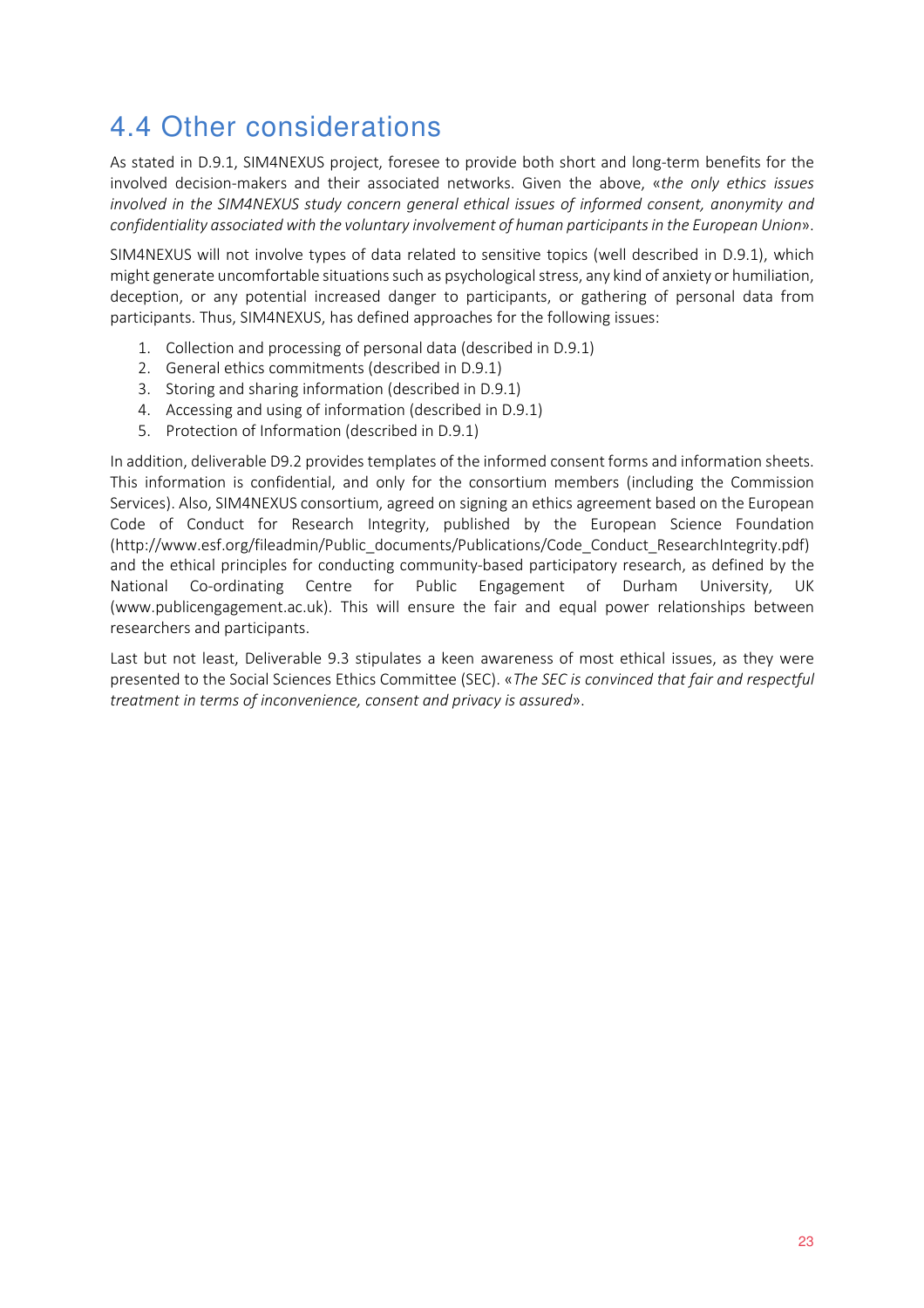# 5 FAIR Data – Specifics

This section must be understood as a living section that will be further updated in future iteration as the project evolves, and more input in terms of data and data reporting comes from the SIM4NEXUS partners.

Intellectual property rights (IPR) management in SIM4NEXUS project, is a substantial part of its data management plan. Usually data content and their system are treated as one parameter, but when the matter comes to IPR a distinction between the databases and data content is of utmost importance. It is imperative for other users to know how they can reuse both the data collected, assembled, or generated and the databases where these are included.

The Open Data Commons group (http://opendatacommons.org) developed the following tools to govern the use of data sets. The three ODC licenses are:

- Public Domain Dedication and License (PDDL): This makes the use of the database and its content free to the public domain.
- Attribution License (ODC-By): Users can make use of the database and its content in new and different ways, but they need to provide an attribution to the source of the data and/or the database.
- Open Database License (ODC-ODbL): ODbL stipulates that any use of the database must provide attribution, and any new outcomes must use the same terms of licensing (also an unrestricted version of the new product must always be accessible).

In addition, it is acceptable to articulate for SIM4NEXUS project a set of "community norms" that can be used complementary to the use of formal licenses.

At this version of the D4.2 this section is briefly answered in the section 9 Questions & Answers on FAIR data, and thus is structured here to give the outline of future DMP iterations.

### 5.1 Making data findable, including provisions for metadata

This section will be updated on next iterations to provide detailed information on how data will be made discoverable, and more specifically:

- Discoverability of data (metadata provision)
- Identifiability of data and refer to standard identification mechanism
- Use of persistent and unique identifiers such as Digital Object Identifiers
- Naming and conventions used
- Approach towards search keyword
- Approach for clear versioning
- Specify standards for metadata creation
- Type of metadata created and how

As detailed in section 4, all data, information, and knowledge considered relevant for the scientific community will be made accessible under Open Access. At the moment, all datasets, and other means of information storage are in draft status, and this information has not been defined for each dataset. When a dataset is set to be accessible publicly, this information will be fulfilled and the DMP updated accordingly.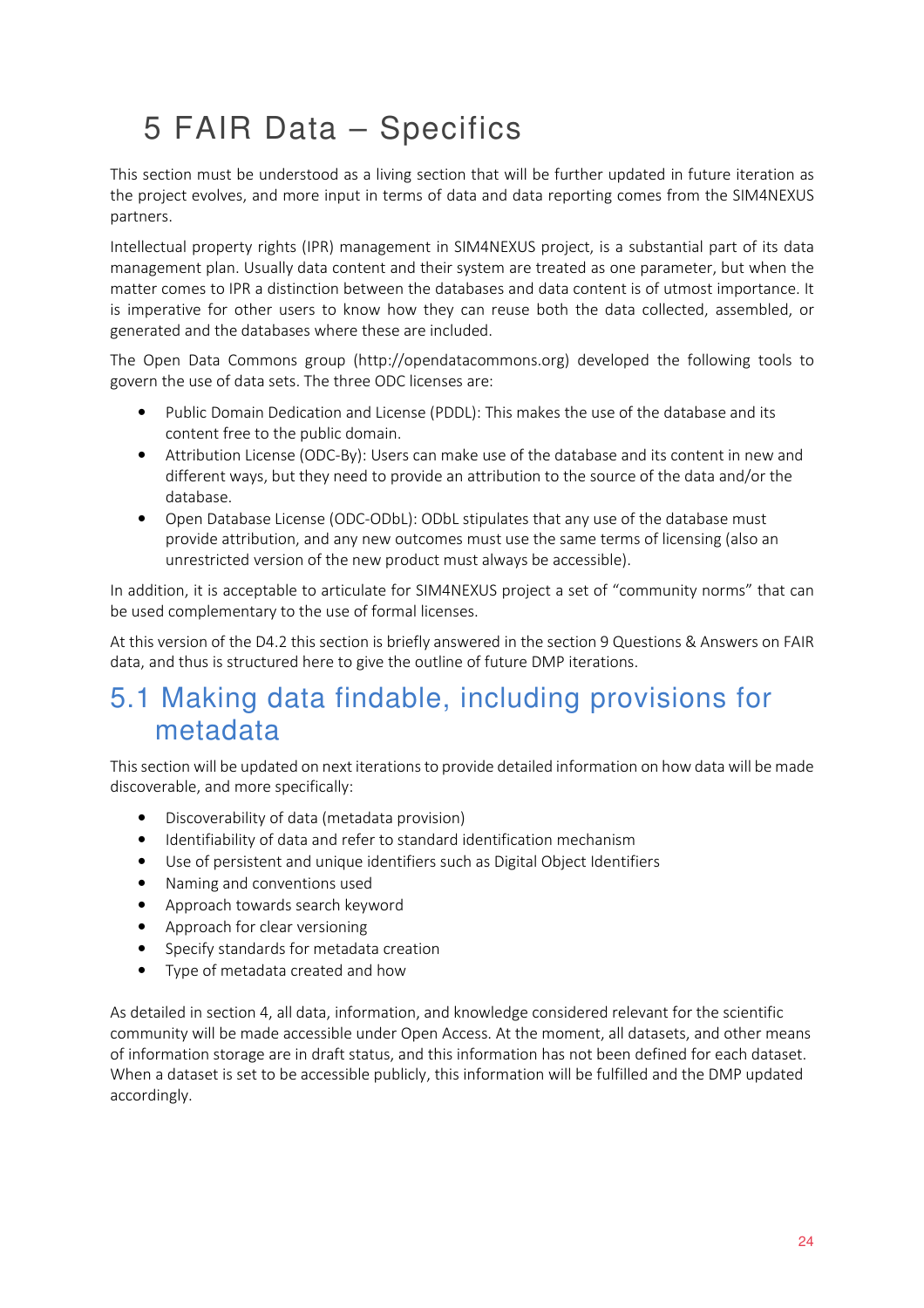## 5.2 Making data openly accessible

This section will be updated on next iterations to provide detailed information on how data will be made accessible, assessable and intelligible more specifically:

- Specifics on which data will be made openly available
- Which data is kept closed and provide the rationale?
- How the data will be made available
- What methods and software tools are used to access the data
- Documentation of software needed to access the data included
- Inclusion of relevant software
- Data and associated metadata, documentation and code deposit
- Provision of access provided in case of restrictions

As detailed in section 4, and 5.1, all data, information, and knowledge considered relevant for the scientific community will be made accessible under Open Access. At the moment, all datasets, and other means of information storage are in draft status, and this information has not been defined for each dataset. When a dataset is set to be accessible publicly, this information will be fulfilled and the DMP updated accordingly.

### 5.3 Data interoperability

This section will be updated on next iterations to provide detailed information on how data will be made interoperable to specific quality standards and more in detail:

- Assess the interoperability of project data
- Specifics on data/metadata vocabularies, standards, methodologies followed
- Use of standard vocabulary for all data types present to allow inter-disciplinary interoperability
- Provision of mapping to more commonly used ontologies

To assure data interoperability, SIM4NEXUS project will follow state of the art ontologies and standards. The two main elements which will store and make available information and services in SIM4NEXUS publicly are the Knowledge Elicitation Engine, and the Semantic Repository. The Knowledge Elicitation Engine is being implemented under Service Oriented Architecture principles, following the OGC standards and services defined for information publication, discovery, exchange, etc. (WPS, WFS, GML…). Please refer to deliverable D4.3, section 3.2 for more information. In regards to the Semantic Repository, please refer to section 4.2 in this document for more information.

### 5.4 Increased data re-use

This section will be updated on next iterations to provide detailed information on how data will be made usable beyond the original purpose for which it was collected, and more in detail:

- Data licensing to permit the widest reuse possible
- Data availability for re-use
- Why and for what period a data embargo is induced
- Data useable by third parties after the end of the project
- Restriction of re-use of some data
- Data quality assurance processes
- Length of time for which the data will remain re-usable

As detailed in section 4, 5.1, and 5.2, all data, information, and knowledge considered relevant for the scientific community will be made accessible under Open Access. At the moment, all datasets, and other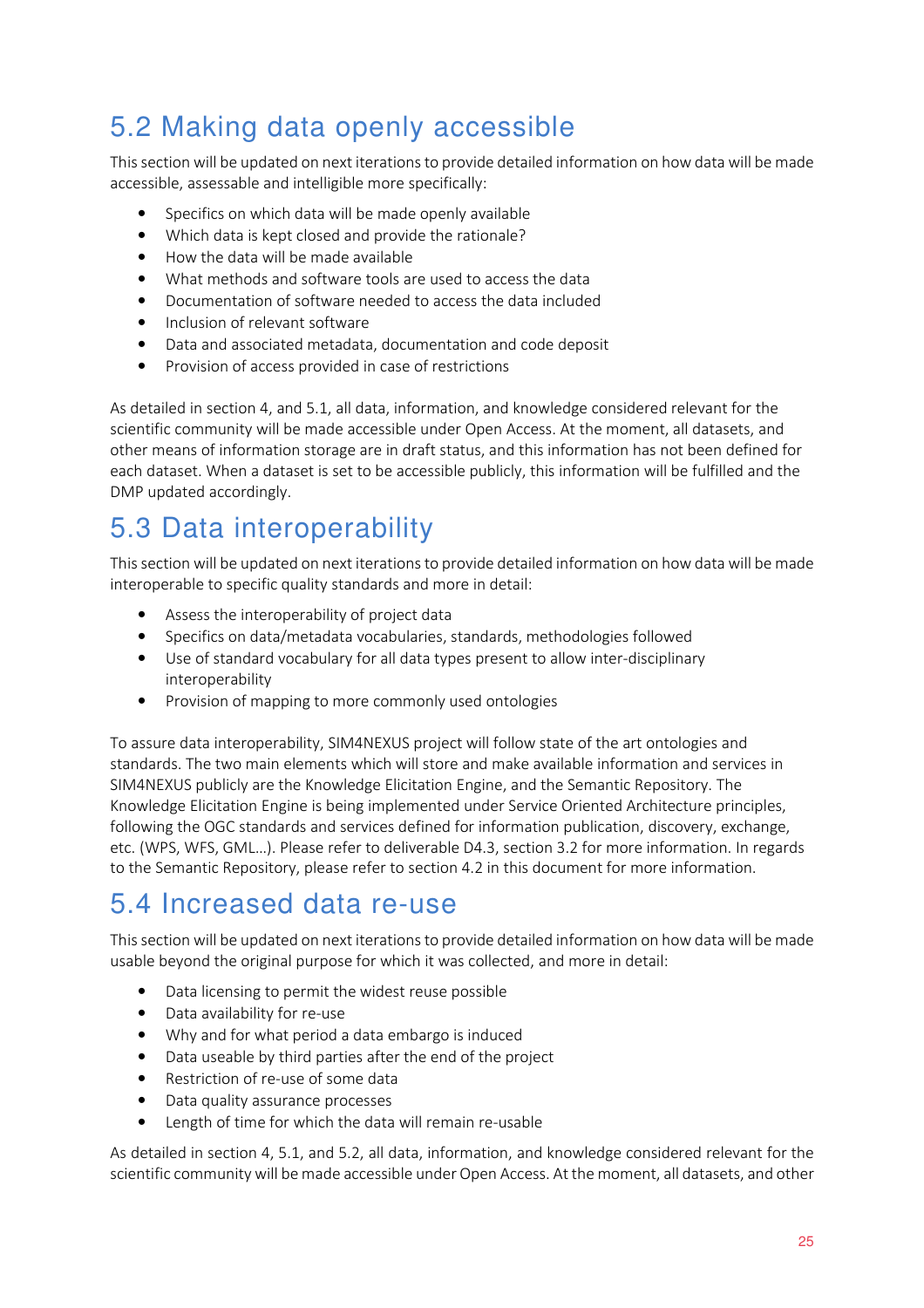means of information storage are in draft status, and this information has not been defined for each dataset. When a dataset is set to be accessible publicly, this information will be fulfilled and the DMP updated accordingly.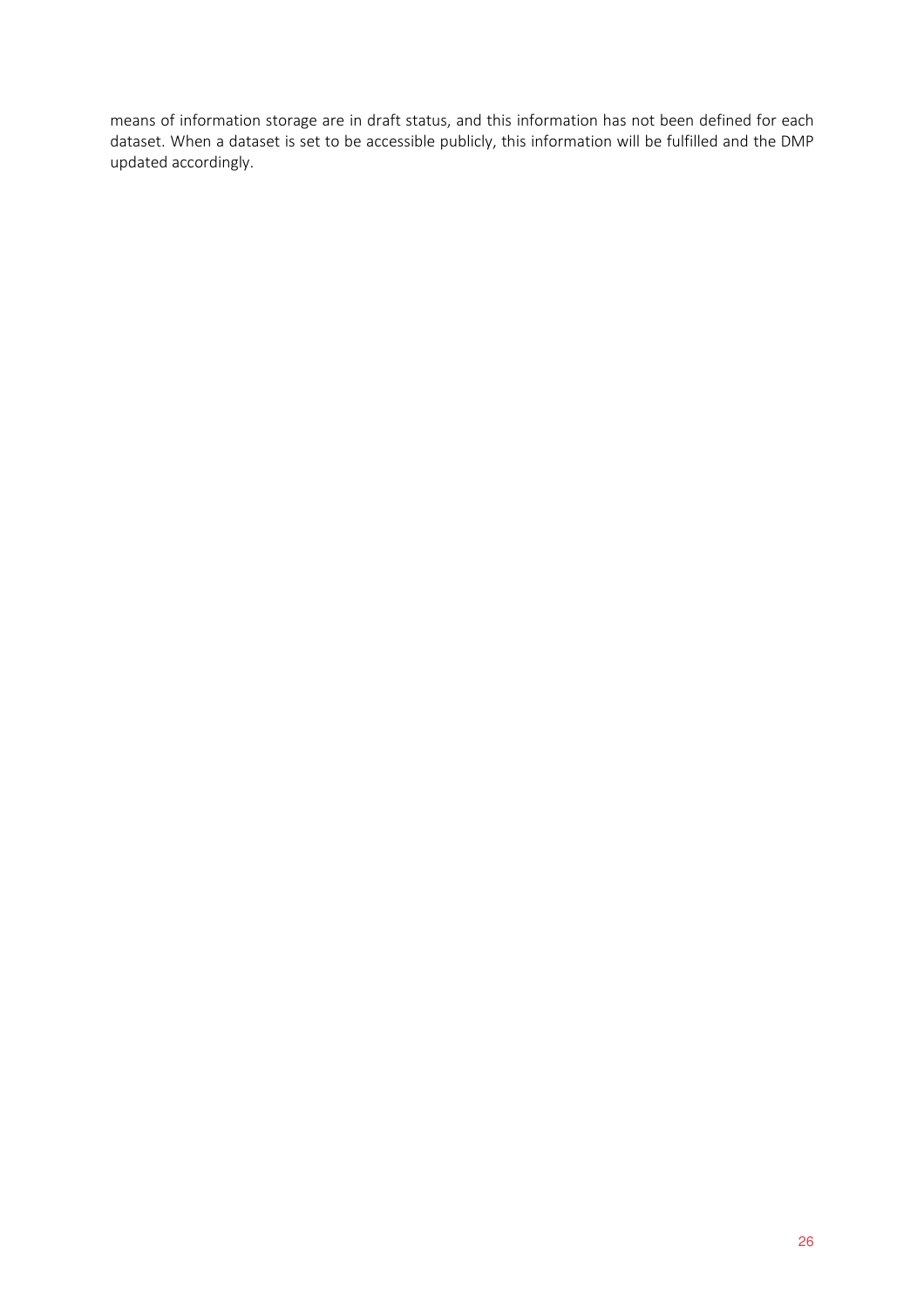# 6 Ethical & Security aspects

## 6.1 General

Within the SIM4NEXUS study only general ethical issues are concerned such as informed consent, anonymity and confidentiality associated with the voluntary involvement of human participants in the European Union. Types of such data collected in SIM4NEXUS are various user interviews, opinions and reviews associated with project's components. Non-exhaustive list is as follows:

- Stored involvement of Serious Game users to gain insight into the decisions and behaviors of the players and to allow further analysis
- The visualization and interaction tool to collect information from users so that the Knowledge Elicitation Engine (KEE) can learn from user decisions
- A series of interviews with key stakeholders and decision makers in particular those which might be affected most by a Nexus-compliant implementation of policies, or which behavioral change is central to the achievement of a resource efficient Europe
- Planned contacts with representative persons of the targeted users. Interviews should be carried out by phone or face-to-face when convenient. Interviews should help define the expected functionalities/ services to be offered, test the price that could be acceptable and identify distribution channels to access these clients
- The end-users, potential developers, and partners, etc. will be provided the opportunity to test and review the latest products and services
- Methodology and procedures for sensitive data processing and storing will be specified as a part of the ethics Deliverable 9.1. It is important to emphasize that special efforts will be devoted to anonymize information and securing accessibility. Mechanisms to delete personal data will be provided in an easy and usable manner

## 6.2 Intellectual Property Rights (IPR)

Intellectual Property Rights (IPR) will receive special attention from the beginning. All rules regarding management of knowledge and IPR will be governed by the Consortium Agreement (CA). SIM4NEXUS was based on DESCA (Consortium Agreement Model) H2020 model for the Consortium Agreement (CA). SIM4NEXUS will not act in contradiction with the rules laid down in Annex II of the Grant Agreement. The CA will address background and foreground knowledge, ownership, protected third party components of the products, and protection, use and dissemination of results and access rights.

The following principles will be applied:

- Confidentiality: During the project duration and beyond (Section 10 of the GA nondisclosure of the information for a period of 4 years after the end of the project), the contractors shall treat any information, which is designated as property by the disclosing contractors, as confidential. They also shall impose the same obligations to their employees and suppliers.
- Pre-existing know how: Each Contractor is and remains the sole owner of its IPR over its preexisting know-how. The Contractors will identify and list the pre-existing know-how over which they may grant access rights for the project. The Contractors agree that the access rights to the pre-existing know-how needed for carrying out their own work under the project shall be granted on a royalty-free basis.
- Ownership and protection of knowledge: The ownership of the knowledge developed within the project will be governed by an open source license.
- Open data: Data and results obtained during the project that are based on open public sector data will be made available free of charge.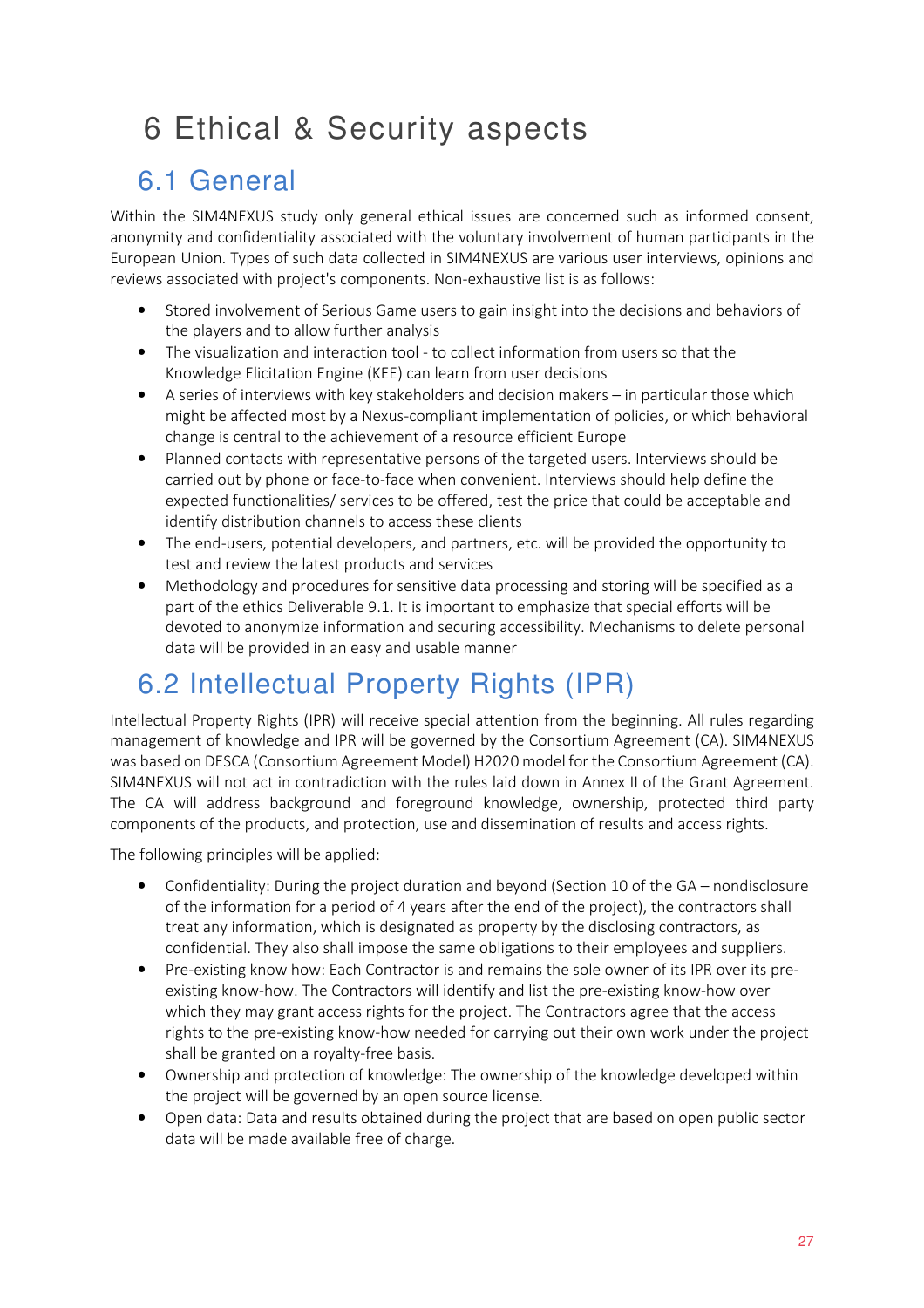## 7 Questions & Answers on FAIR data

Furthermore, the goal of this document is to clarify a series of questions related to all datasets produced or gathered in SIM4NEXUS project. In this conclusive section, we describe how the DMP answers to these questions. In the following table, we report the characteristics of the dataset together with the questions to which the DMP should answer.

| <b>Data</b><br>Characteristic  | <b>Question</b>                                                                                                                                                                                                                                                                                                                                                                                                                                         | <b>SIM4NEXUS Answer</b>                                                                                                                                                                                                                                                                                                                                                                                                                                                                                                                                                                                                  |
|--------------------------------|---------------------------------------------------------------------------------------------------------------------------------------------------------------------------------------------------------------------------------------------------------------------------------------------------------------------------------------------------------------------------------------------------------------------------------------------------------|--------------------------------------------------------------------------------------------------------------------------------------------------------------------------------------------------------------------------------------------------------------------------------------------------------------------------------------------------------------------------------------------------------------------------------------------------------------------------------------------------------------------------------------------------------------------------------------------------------------------------|
| Discoverable                   | Are data and associated software<br>produced and/or used in the<br>SIM4NEXUS discoverable (and<br>readily located), identifiable by<br>of<br>standard<br>means<br>a<br>identification mechanism (e.g.<br>Digital Object Identifier)?                                                                                                                                                                                                                    | Data produced within the project can be<br>discoverable in SIM4NEXUS Database and will<br>be uniquely identified most probably by RESTful<br>(Representational<br>State Transfer)<br>service<br>pointing to Database resource.<br>Third party datasets will be referenced and<br>identified with data name and version, thus<br>discoverable in their original data repositories.<br>Existing software that is used should be<br>background information of a given partner and<br>as such could<br>be documented but not<br>discoverable.<br>This may also apply to modifications made as<br>part of the SIM4NEXUS case. |
| Accessible                     | Are data and associated software<br>produced<br>and/or<br>used<br><i>in</i><br>SIM4NEXUS accessible and in<br>what modalities, scope, licenses<br>(e.g. licensing framework for<br>research<br>and<br>education,<br>embargo periods, commercial<br>exploitation, etc.)?                                                                                                                                                                                 | Intermediate data (i.e. non-final data produced<br>during the processing chain elaboration) will be<br>stored in the database but only Consortium<br>Members will access to them.<br>Final products data instead will be stored in the<br>Database and freely accessible also by externals<br>through a dedicated web-service obtaining<br>data from the database.                                                                                                                                                                                                                                                       |
| Assessable and<br>intelligible | Are data and associated software<br>produced and/or used in the<br>accessible<br>project<br>for<br>and<br>intelligible to third parties in<br>such<br>scientific<br>contexts<br>as<br>scrutiny and peer review (e.g. are<br>the minimal datasets handled<br>together with scientific papers<br>for peer review, is data provided<br>in a way that judgments can be<br>made about their reliability and<br>the competence of those who<br>created them)? | Final products data will be freely accessible for<br>and intelligible to third parties.                                                                                                                                                                                                                                                                                                                                                                                                                                                                                                                                  |

Table 3. SIM4NEXUS data characteristic description.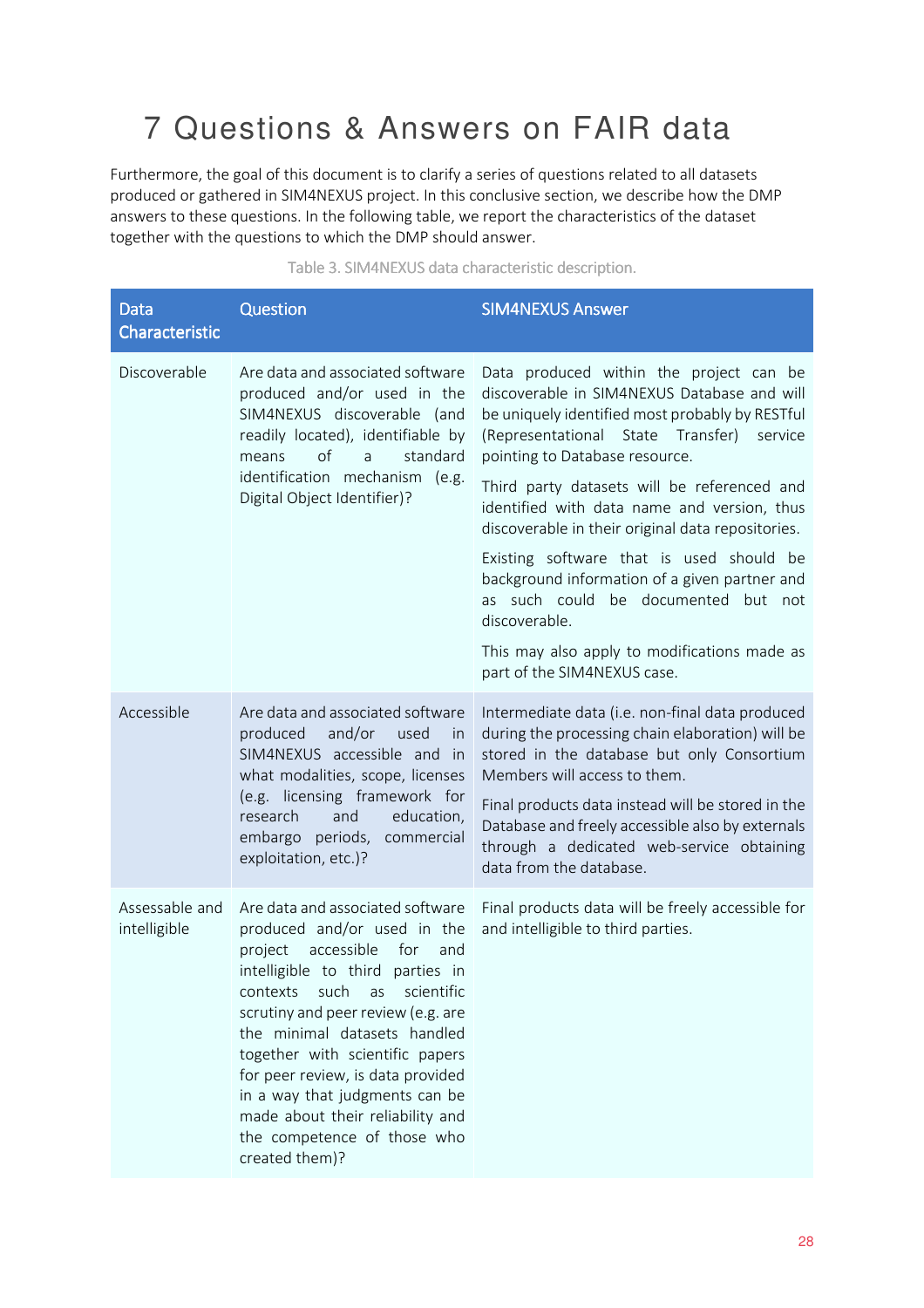| <b>Data</b><br><b>Characteristic</b>                                                   | Question                                                                                                                                                                                                                                                                                                                                                                                                                                                                                                                           | <b>SIM4NEXUS Answer</b>                                                                                                                                                                                                                                                                                                                                                                                                                                                                                                                              |
|----------------------------------------------------------------------------------------|------------------------------------------------------------------------------------------------------------------------------------------------------------------------------------------------------------------------------------------------------------------------------------------------------------------------------------------------------------------------------------------------------------------------------------------------------------------------------------------------------------------------------------|------------------------------------------------------------------------------------------------------------------------------------------------------------------------------------------------------------------------------------------------------------------------------------------------------------------------------------------------------------------------------------------------------------------------------------------------------------------------------------------------------------------------------------------------------|
| Useable<br>beyond<br>the<br>original<br>purpose<br>for<br>which it<br>was<br>collected | Are data and associated software<br>produced<br>and/or<br>used<br>in<br>SIM4NEXUS project useable by<br>third parties even long time after<br>the collection of the data (e.g. is<br>the data safely stored in certified<br>for<br>repositories<br>long<br>term<br>preservation and curation; is it<br>the<br>stored<br>together<br>with<br>minimum software, metadata,<br>and documentation to make it<br>useful; is the data useful for the<br>wider public needs and usable<br>for the likely purposes of non-<br>specialists)? | Final products data will be useable by third<br>parties even long time after their production.<br>infrastructure<br><b>Thanks</b><br>to<br>(i.e.<br>laaS<br>Infrastructure as a Service that will be applied<br>to SIM4NEXUS) behind the database, data<br>retention will have no physical limit about size<br>and the time of validity (just economic limits<br>related to maintenance). The historical data will<br>be accessible through same interface and<br>methods of the most recent ones also thanks to<br>dedicated storage methodologies. |
| Interoperable<br>specific<br>to<br>quality<br>standards                                | Are data and associated software<br>produced and/or used in the<br>project interoperable allowing<br>exchange<br>data<br>between<br>institutions,<br>researchers,<br>organizations,<br>countries, etc.<br>(e.g. adhering to standards for<br>data annotation, data exchange,<br>compliant<br>with<br>available<br>software<br>applications,<br>and<br>allowing re-combinations with<br>different datasets from different<br>origins)?                                                                                              | The web-service (providing data) will be based<br>on well-known protocols (i.e. Data Access<br>Protocol - DAP 2.0, RESTful/HTTP), so all data<br>can be accessed in a standardized way, through<br>a compliant HTTP / DAP client. Moreover, data<br>will be stored, when possible, with recognized<br>state of the art standards and protocols, thus<br>interoperability<br>assuring<br>maximizing<br>and<br>exploitation of results.                                                                                                                |